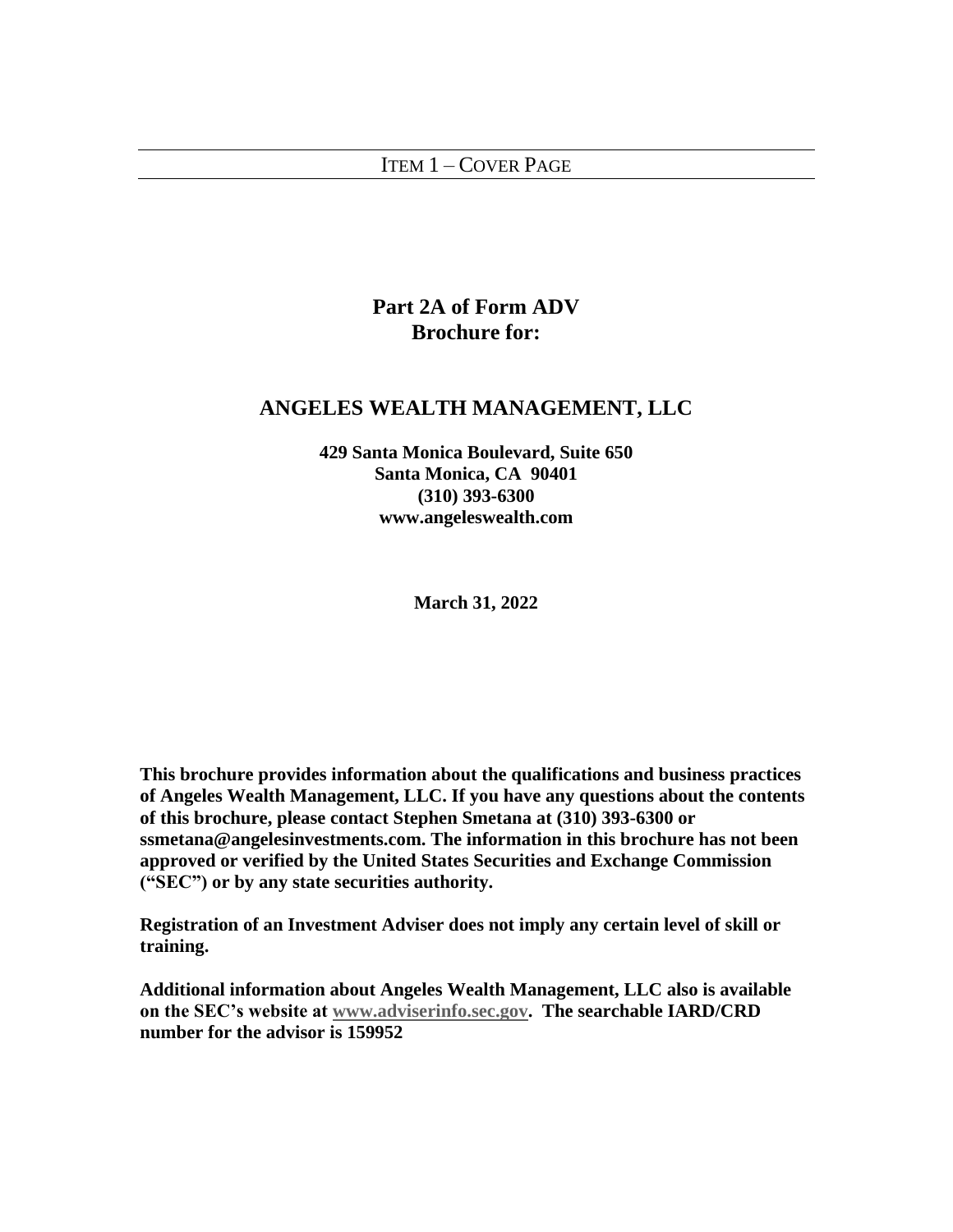ITEM 2 – MATERIAL CHANGES

<span id="page-1-0"></span>This current brochure is dated March 31, 2022. There were no material changes from the previous year.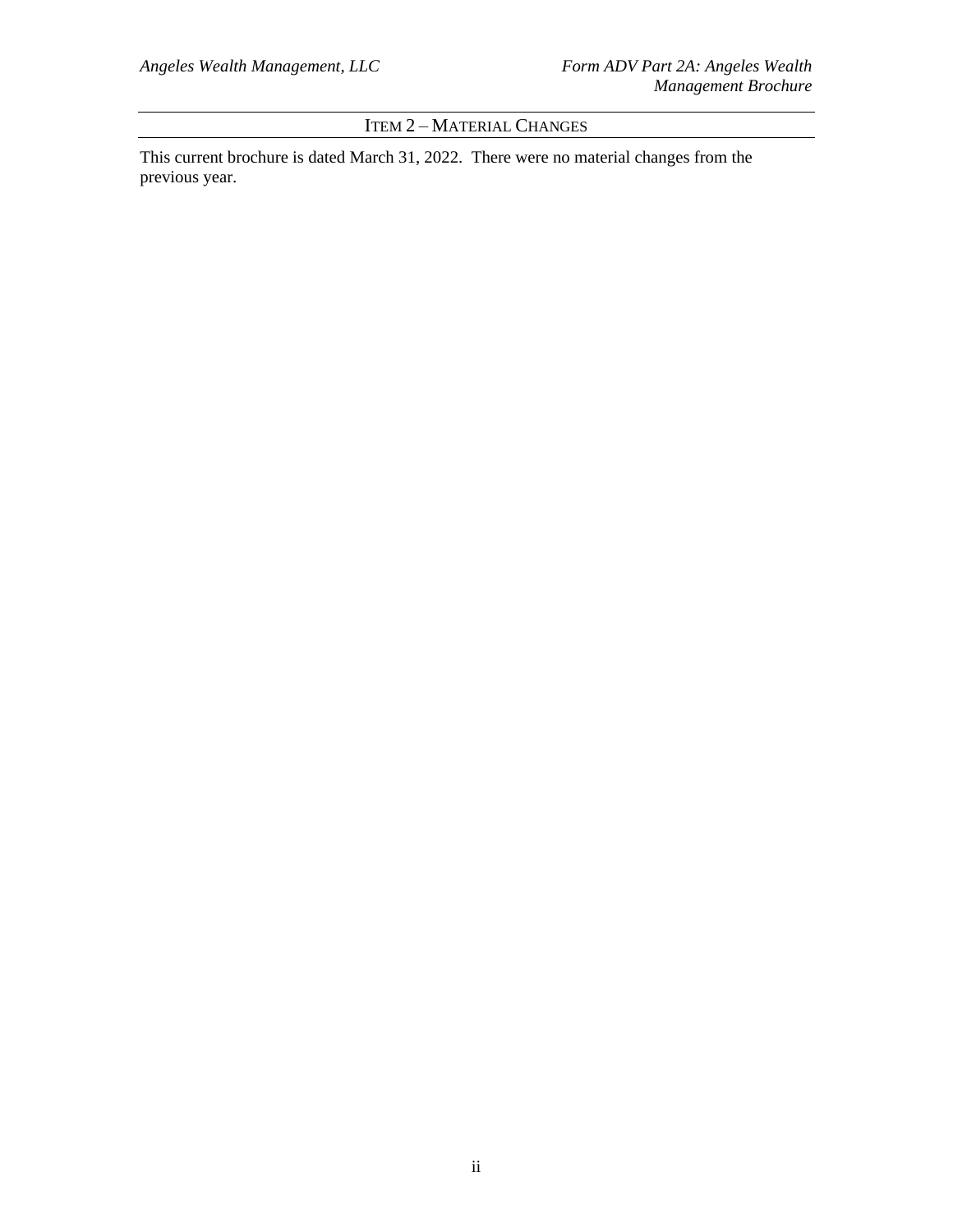|  |  | <b>ITEM 3 - TABLE OF CONTENTS</b> |
|--|--|-----------------------------------|
|--|--|-----------------------------------|

<span id="page-2-0"></span>

| ITEM 8-METHODS OF ANALYSIS, INVESTMENT STRATEGIES AND RISK OF LOSS 5                  |
|---------------------------------------------------------------------------------------|
|                                                                                       |
|                                                                                       |
| <b>ITEM 11 - CODE OF ETHICS, PARTICIPATION OR INTEREST IN CLIENT TRANSACTIONS AND</b> |
|                                                                                       |
|                                                                                       |
|                                                                                       |
|                                                                                       |
|                                                                                       |
|                                                                                       |
|                                                                                       |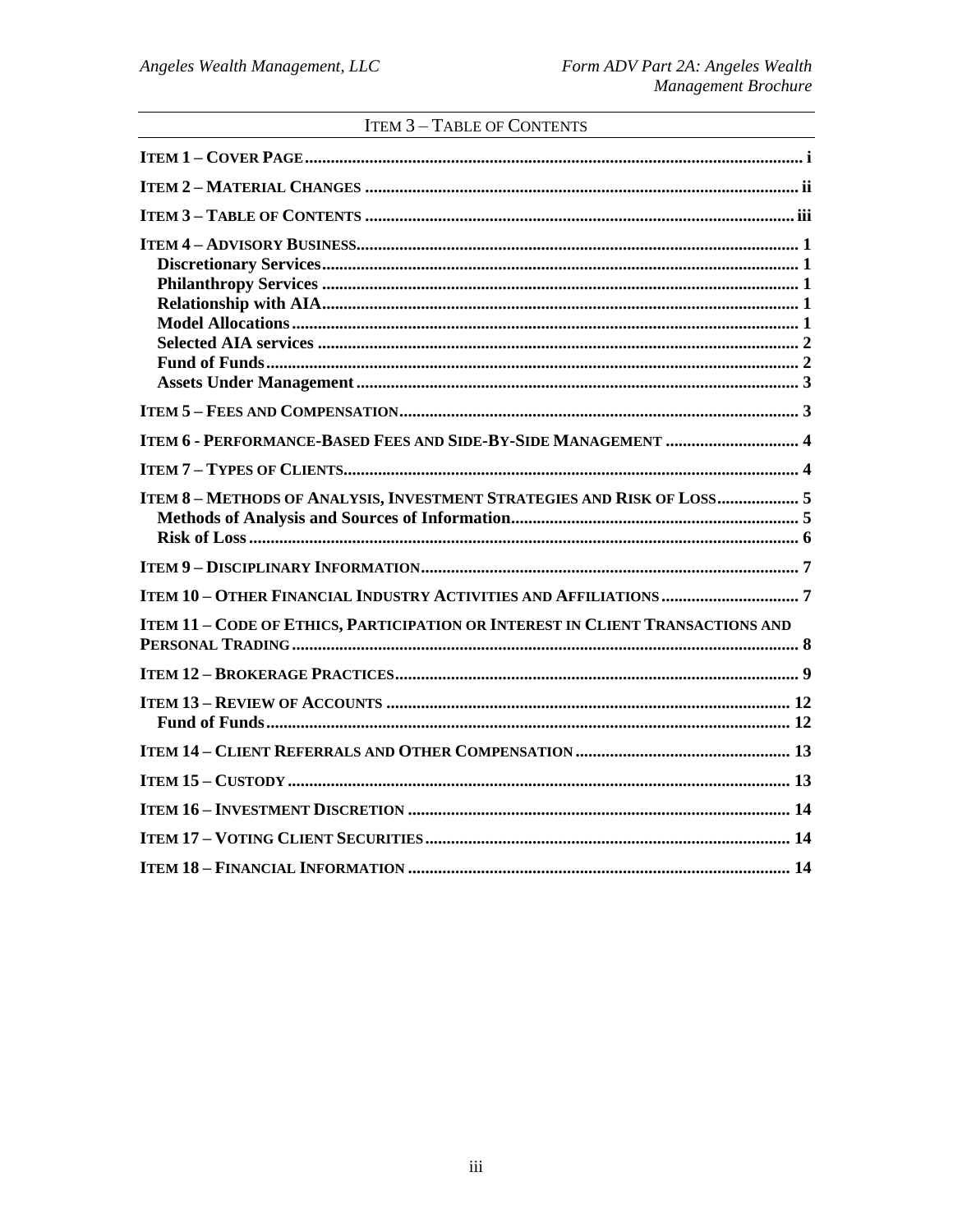### ITEM 4 – ADVISORY BUSINESS

<span id="page-3-0"></span>Angeles Wealth Management, LLC ("AWM" or the "Company"), a Delaware limited liability company, was formed in November 2011 by the principal owners Jonathan R. Foster and Angeles Investment Advisors, LLC ("AIA"), an SEC-registered investment advisor and the majority owner of AWM. AWM primarily operates out of Santa Monica, California, which it shares with AIA. AWM also maintains offices in New York, New York and Chicago, Illinois. AWM and AIA are both 100% employee owned. For further information about AIA, please refer to AIA's brochure available on the SEC's website at www.adviserinfo@sec.gov.

### <span id="page-3-1"></span>*Discretionary Services*

AWM provides personalized discretionary portfolio and wealth management services generally to high-net-worth individuals, families, trusts, estates, foundations, endowments, charitable organizations, corporations, and other business entities ("Clients"). AWM consults with each Client to identify goals, risk tolerances, tax considerations, personal and family concerns, etc. From this review, the Company recommends an investment allocation and weighting to AWM's investment strategies. AWM generally acts as a "manager of managers", allocating to asset managers with specific investment expertise to an asset class or marketplace to which AWM wishes to achieve Client exposure. The Company also manages individual securities as well. Under certain circumstances, Clients may impose restrictions on investing in specific managers, securities or types of securities. The firm does not sponsor or participate in wrap fee programs.

### <span id="page-3-2"></span>*Philanthropy Services*

AWM provides limited philanthropy consulting services at no additional fee as part of the overall management relationship upon request. These philanthropy consulting services can include advice related to the creation of corporate social responsibility plans (CSR), conducting organizational assessments, strategic planning, financial restructuring, management and board development, prospect research and evaluation, proposal drafting, due diligence, and funder communications.

Clients requiring more comprehensive philanthropy services may be referred to Starfish Impact (Starfish). The services of Starfish and its relationship to AWM are detailed in Item 10-Other Financial Industry Activities and Affiliations.

### <span id="page-3-3"></span>*Relationship with AIA*

AWM has a relationship with AIA wherein AIA creates and maintains the model portfolios and pooled investment vehicles (see Fund of Funds below) utilized by AWM in allocating the majority of Client assets. AWM may make investments in securities not included in the AIA model portfolio for tax or other Client specific considerations. AWM may also utilize AIA for certain additional advisory services as detailed below under "Selected AIA Services". AWM Clients' primary contact will be with AWM personnel. AWM does not compensate AIA for its services. All services described below are expected to be delivered by AWM.

#### <span id="page-3-4"></span>*Model Allocations*

The risk profiles and investing guidelines for AWM Clients generally fall into the following categories:

 $\triangleright$  Fixed Income-Invest primarily in fixed income and cash reserves with immaterial to no allocation to equities or alternatives.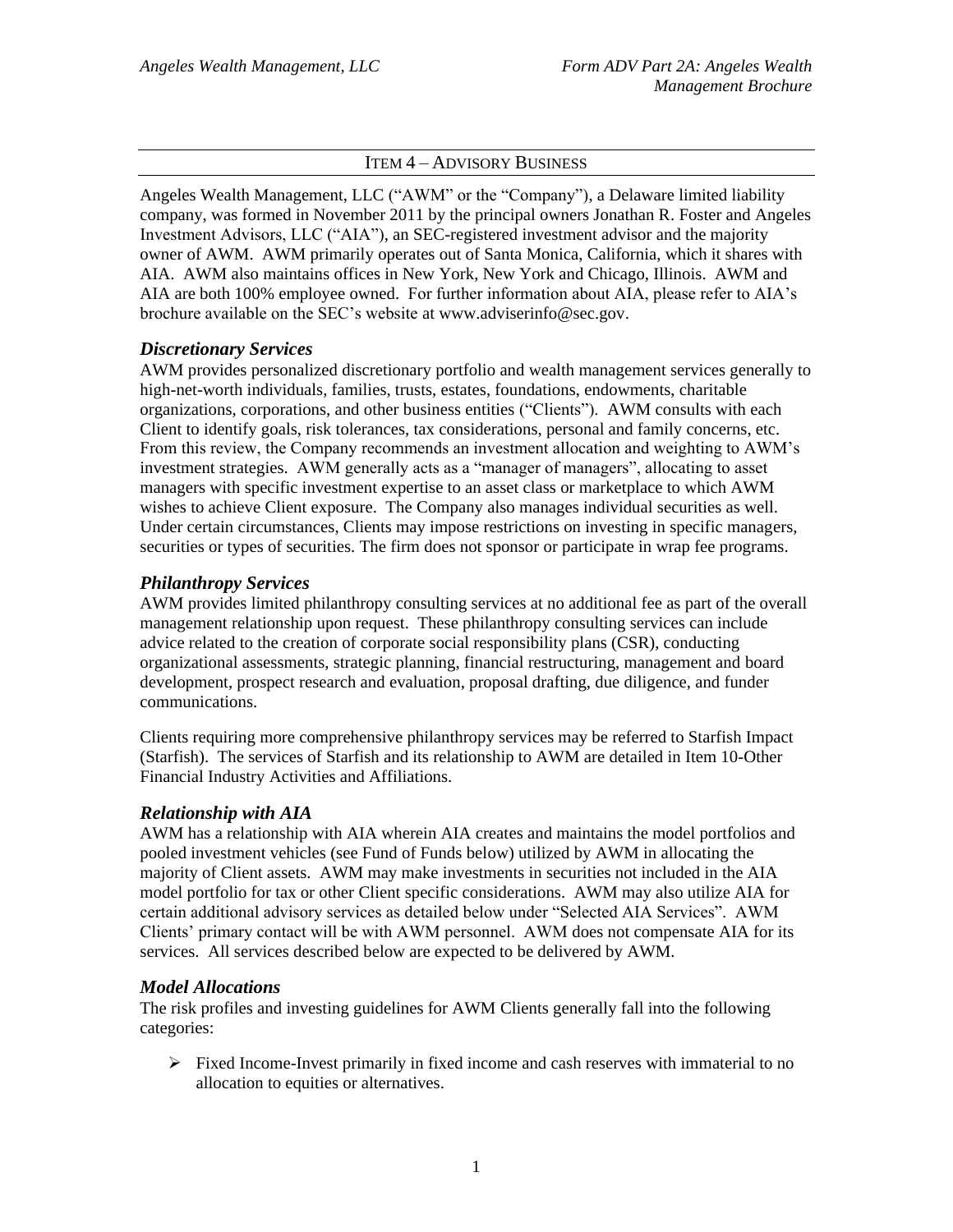- $\triangleright$  Ultra Conservative Balanced- Invests primarily in equity and fixed income instruments and cash reserves. Equity instrument positions generally between 10-30% of the portfolio
- ➢ Conservative Balanced- Invests primarily in equity and fixed income instruments and cash reserves. Equity instrument positions generally between 30-50% of the portfolio.
- $\triangleright$  Balanced- Invests primarily in equity and fixed income instruments and cash reserves. Equity instrument positions generally between 50-70% of the portfolio.
- $\triangleright$  Aggressive Balanced- Invests primarily in equity and fixed income instruments and cash reserves. Equity instrument positions generally between 70-90% of the portfolio.
- $\triangleright$  Equity-Invests primarily in equity instruments and cash reserves with immaterial to no fixed income allocation.

Additionally, AWM utilizes alternative investment vehicles ("Alternatives") as part of the above asset mix. Alternatives include but are not limited to hedge funds, private equity, and venture capital vehicles, including the Funds managed by AIA. Investment in these vehicles is subject to Client qualification, and to the execution and acceptance of offering memorandums and other documentation provided by the offeror.

### <span id="page-4-0"></span>*Selected AIA services*

AWM utilizes certain services offered by AIA in addition to the Model Allocations discussed above. These services are available to AWM Clients, but some or all of these services may not be used.

- ➢ Portfolio Structure Analysis: Studies to determine the percentage policy allocation and the minimum and maximum ranges to sub-asset categories such as style, size, active, passive, quality, maturity, and market allocations are conducted.
- ➢ Investment Manager Research and Selection: Proprietary manager research is conducted on public and private category managers, funds and private placements are evaluated to determine success factors and suitability for Clients. This manager research is used to conduct manager searches and selection for Clients.
- ➢ Manager Fiduciary Oversight: AIA monitors investment managers for changes in organization, ownership, personnel, investment philosophy, investment process, historical performance, and policies and procedures on behalf of our Clients. Return information supplied by the Client or third-party data vendor is analyzed and interpreted.
- ➢ Performance Measurement and Evaluation: With return information supplied by the Client or third-party data vendor, AIA performs performance measurement services and provides appropriate reporting to Clients. As part of this service, AIA routinely monitors and evaluates the performance of the Client's money managers and the overall portfolio.

## <span id="page-4-1"></span>*Fund of Funds*

AWM utilizes Angeles Absolute Return Fund LTD, Angeles Absolute Return Fund LLC (collectively, "the Angeles Absolute Return Funds"), Angeles Global Equity Opportunities Fund LLC Angeles, Angeles Diversified Income Fund LLC, Angeles Private Markets Funds 1-5 LP and Angeles Private Credit Funds 1&2 LP (individually a "Fund", and collectively the "Funds"), to fill the Alternatives portion of a Client's portfolio.

➢ AIA acts as the investment adviser to the Funds, AIA's managing members serve as the directors of the Absolute Return Fund LTD and Angeles-owned entities act as the general partner to Angeles Private Markets Funds 1-5 LP and Angeles Private Credit Fund 1&2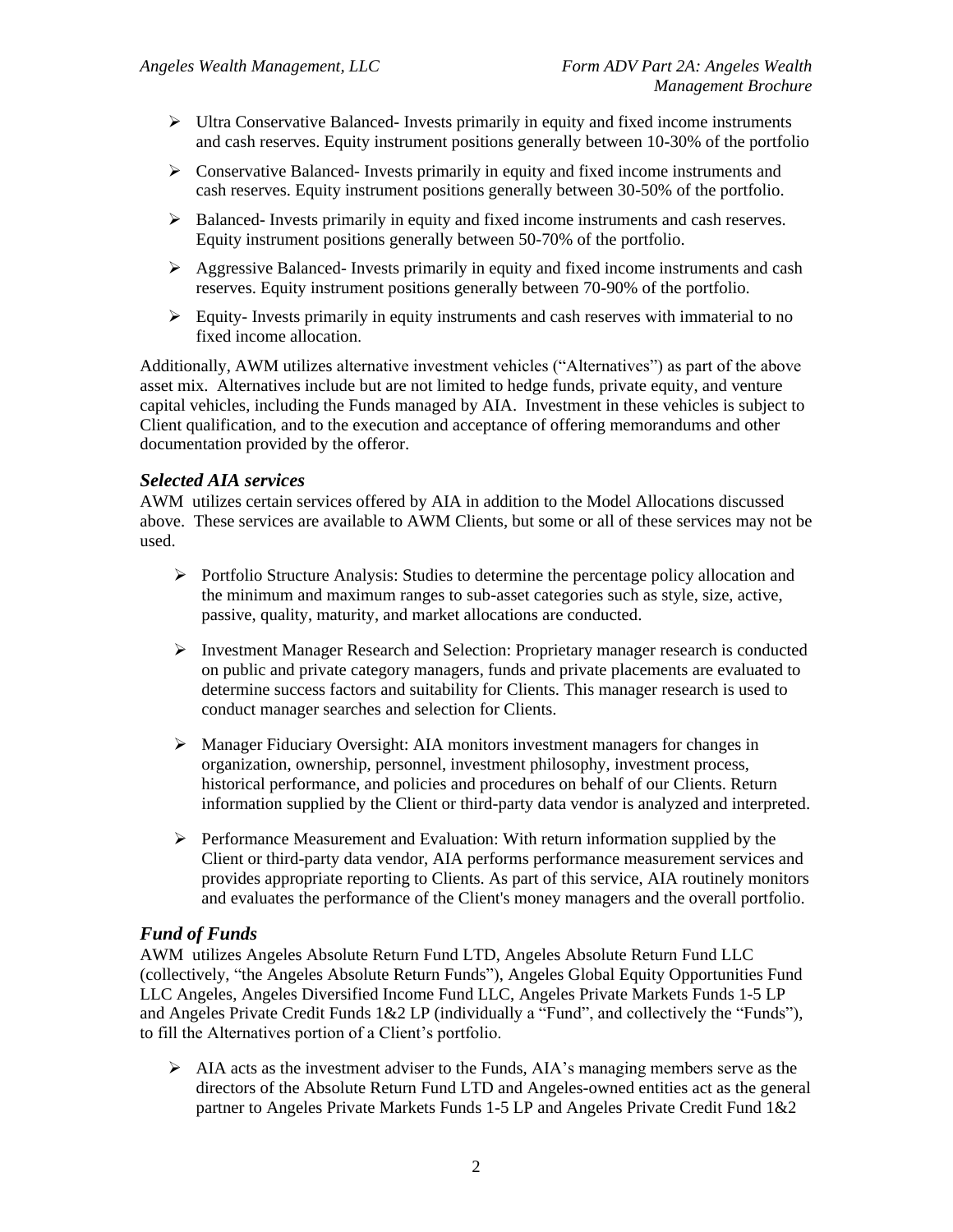LP. The Funds rely on the exclusion to the definition of "Investment Company" provided by Section  $3(c)(1)$  and Section  $3(c)(7)$  of the Investment Company Act of 1940. The Funds are managed in reliance on the Commodity Futures Trading Commission Regulation 4.7(b), which requires that investors be limited to "qualified eligible persons" (including non-US persons).

 $\triangleright$  While AIA has complete discretion and authority to manage and direct the investment capital for the Funds, it generally does not invest the Funds' capital directly. Instead, AIA identifies third-party managers ("Investment Managers") whose investment strategies and styles are suited to the investment objective, policies, and restrictions of the Funds. AIA then allocates the capital of the Funds to the investment discretion of one or more Investment Managers and/or invests the Funds' capital in selected investment funds advised by the Investment Managers ("Sub-Funds"). This structure is commonly referred to as a Fund of Funds.

## <span id="page-5-0"></span>*Assets Under Management*

As of December 31, 2021, AWM had approximately \$1.1 billion in assets under management for 99 client relationships (433 total accounts). AIA, the majority owner of the Company, had regulatory discretionary assets under management of approximately \$8.7 billion for 63 Clients, and non-discretionary consulting assets of \$39.1 billion for 19 non-discretionary Clients as of that same date.

### ITEM 5 – FEES AND COMPENSATION

<span id="page-5-1"></span>Fees are charged on a tiered basis and generally range from 1% to .50%. There is generally a minimum fee of \$50,000. In certain circumstances fees may be negotiated. Negotiated fees may be higher or lower than those delineated above. Generally, fees are payable on a quarterly basis in advance, based upon fair market appraisals of the Client's investments, as of the beginning of the quarter. Clients will also receive a quarterly statement from their custodian. See item 12 for a more complete discussion of the custodian/broker relationship. A Client's custodian account will be automatically debited on a quarterly basis in accordance with the fee calculations described above unless other arrangements are made. The specific manner in which fees are calculated by AWM and paid by Client will be established in a client's written Investment Advisory Agreement (the "Advisory Agreement"). AWM urges you to review the fee calculation prepared by AWM and compare it to the fee schedule in your Advisory Agreement; your custodian will not review this calculation.

This agreement can be terminated by either party with 30 days written notice. Upon termination of an Advisory Agreement, any prepaid, unearned fees will be promptly refunded, and any earned, unpaid fees will be due and payable.

AWM purchases for Clients certain NASDAQ securities where AWM does not have direct access to market makers. As a result, such orders are placed with other financial institutions thus causing a Client to pay an agency commission. This cost may be in addition to the mark-up or mark-down assessed by the market maker. AWM's fees are exclusive of brokerage commissions, transaction fees, and other related costs and expenses, which may be incurred by the Client. Clients may incur certain charges imposed by custodians, brokers and other third parties such as fees charged by other managers, custodial fees, deferred sales charges, odd-lot differentials, transfer taxes, wire transfer and electronic fund fees, and other fees and taxes on brokerage accounts and securities transactions. Money market funds and exchange-traded funds also charge internal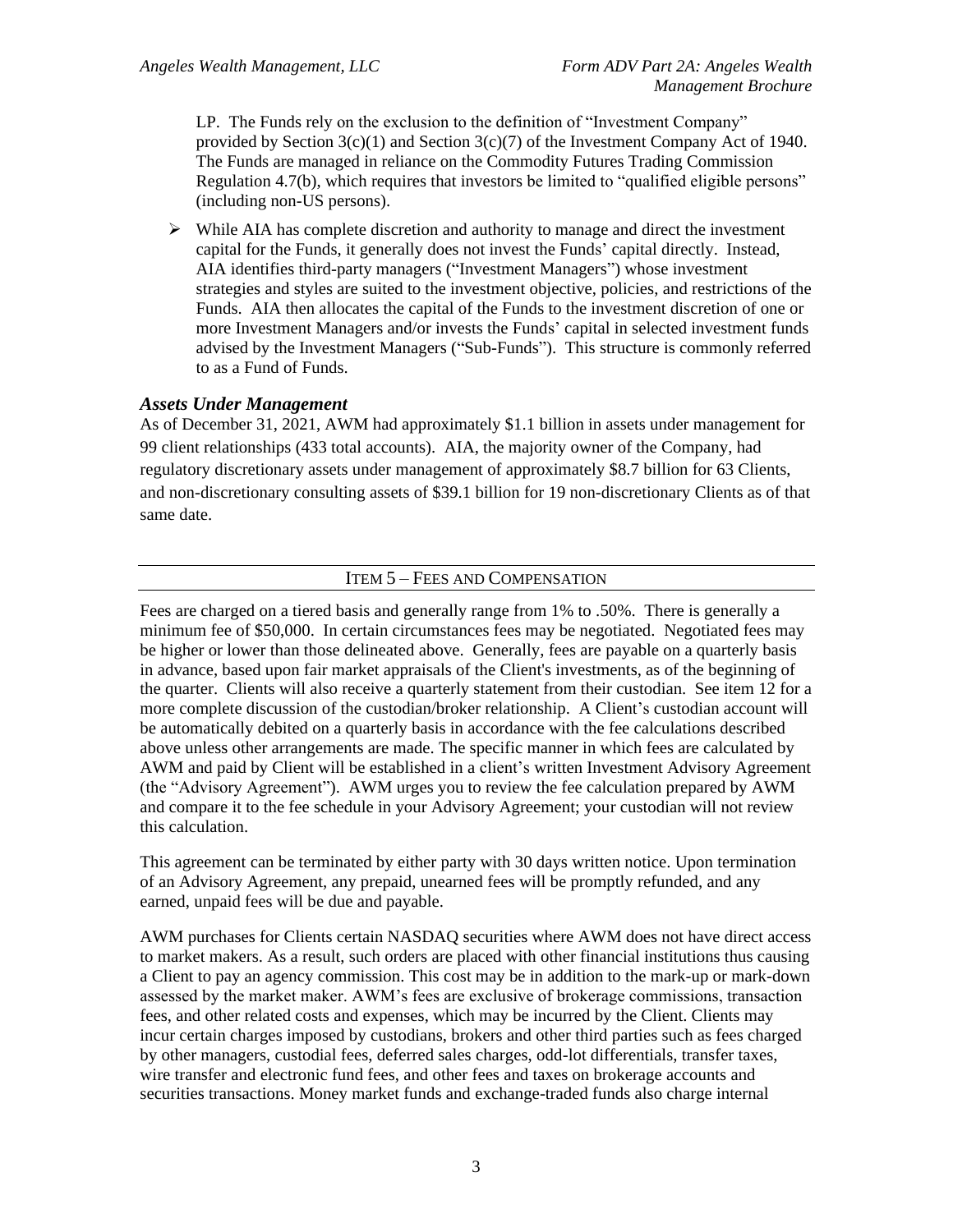management fees, which are disclosed in a fund's prospectus. AWM and its investment adviser representatives do not share or otherwise participate in any of the above fees, commissions, or charges.

AWM charges an asset-based fee and does not charge a performance fee.

Clients of AWM that invest in one of the Funds, will not pay the AIA management fee charged by that fund while under contract with AWM. If a Client later terminates AWM's services but wishes to remain in or is prohibited from withdrawing from one of the Funds, the Client will become subject to such Fund's fee schedule detailed in the allocation agreement immediately upon termination of the AWM's Advisory Agreement and may result in increased fees paid by the Client. A Client investing in a Fund will also indirectly incur fund expenses  $(e.g.,)$ administrative fee, legal, audit, etc.) that they would otherwise not incur if that Client invested directly with the Sub-Funds.

All fees paid to AWM for investment advisory services, both through managed accounts and the Funds, are in addition to the fees and expenses charged by the mutual funds, ETF's, commingled funds, hedge funds, separately managed accounts, custodians, brokers, and Sub-Funds of the Funds. When recommending mutual funds, AWM will typically use no-load, or load-waived funds. Fees and expenses are described in the offering documents of each respective investment and will generally include a management fee, administrative, legal, audit, travel, research, and other expenses. Commingled funds, separately managed accounts and Sub-Funds of the Funds could also charge a performance-based fee. Custodian fees will vary by vendor, as will the related brokerage fees.

Please see the item 12 titled Brokerage Practices for further information on brokerage fees.

A Client could invest directly in any of the above-mentioned products without the services of AWM. In that case, the Client would not receive the services provided by AWM which are designed, among other things, to assist the Client in determining which investment is most appropriate to each Client's financial condition and objectives. Accordingly, the Client should understand the total fees paid to AWM and the underlying managers and evaluate the advisory service being provided.

### ITEM 6 - PERFORMANCE-BASED FEES AND SIDE-BY-SIDE MANAGEMENT

<span id="page-6-0"></span>AWM does not charge any performance-based fees. Differences in AWM's compensation arrangements with its Clients could create incentives for AWM to manage Client portfolios to favor those portfolios of Clients paying larger fees. Notwithstanding these conflicts, AWM will allocate transactions and opportunities among the various Client accounts it manages in a manner it believes to be as equitable as possible, considering each account's objectives, programs, limitations and capital available for investment, but even accounts with similar objectives will often have different investment portfolios.

### ITEM 7 – TYPES OF CLIENTS

<span id="page-6-1"></span>AWM generally provides discretionary portfolio management services to high-net-worth individuals, families, trusts, estates, foundations, endowments, charitable organizations, corporations, and other business entities described in Item 4 above.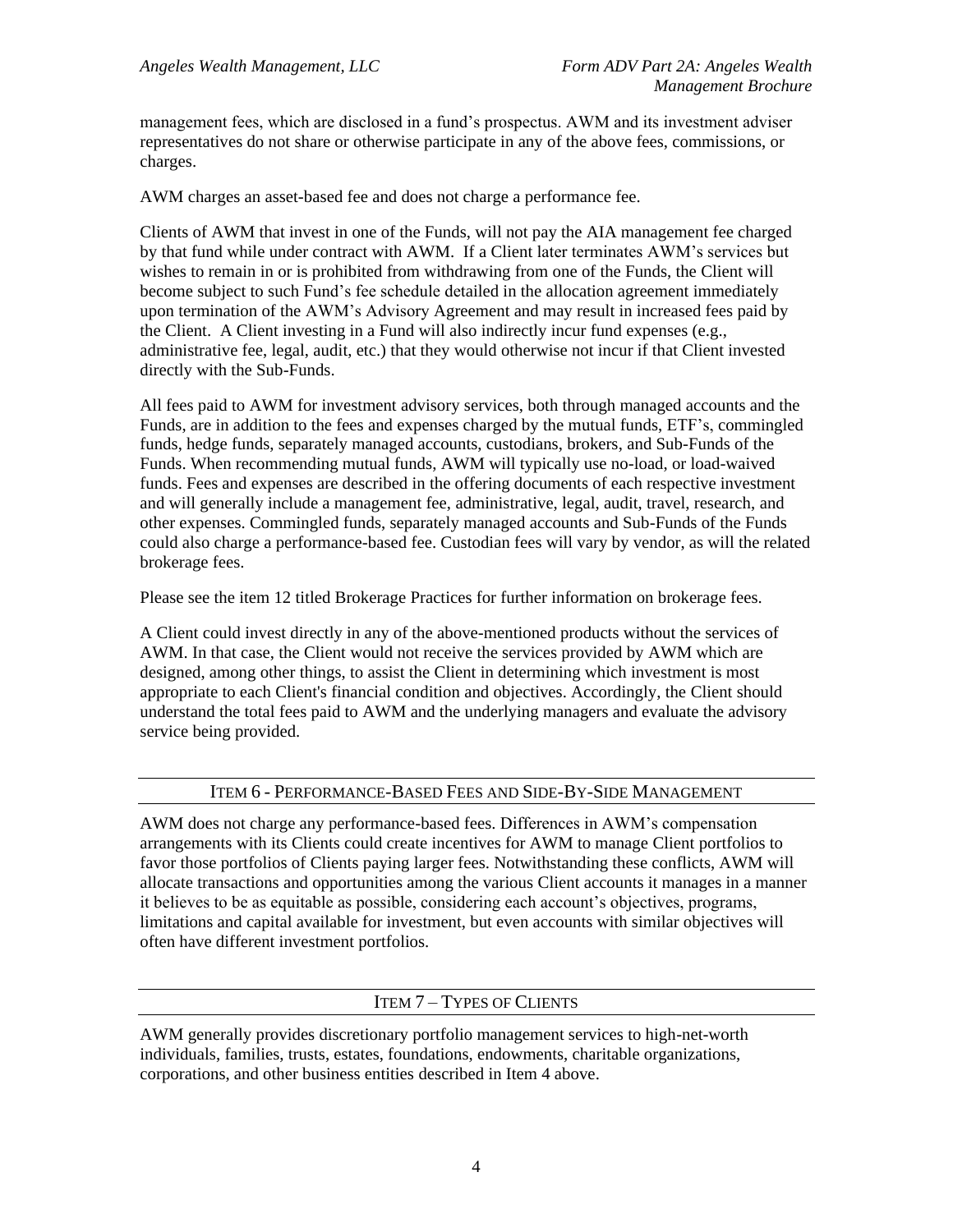AWM's minimum account size is \$5,000,000, but AWM reserves the right to accept lesser amounts depending upon the circumstances.

#### <span id="page-7-0"></span>ITEM 8 – METHODS OF ANALYSIS, INVESTMENT STRATEGIES, AND RISK OF LOSS

### <span id="page-7-1"></span>*Methods of Analysis and Sources of Information*

When selecting or monitoring investments without the services provided by AIA, AWM gathers information on investments from various sources including, but not limited to, financial newspapers, magazines, research materials prepared by others, corporate rating services, annual reports, prospectuses, company press releases, and various web services. Information is analyzed based on fundamental, technical or cyclical criteria and periodic evaluations are made regarding what AWM believes will be the most efficient and effective strategy to accomplish a particular Client's goal. AWM will generally follow a long or short term buy strategy but may employ an occasional tactical short-term trade, short sell, or margin trade.

When utilizing the investment services of AIA, certain of its methods of analysis and sources of information that apply to Clients of AWM are as follows.

### *Methods of Analysis and Sources of Information*

 $\triangleright$  AIA conducts proprietary fund/manager research to evaluate and find suitable investment management organizations to recommend to Clients, to manage Client assets on a discretionary basis, or to include as a Sub-Fund in the Funds. As part of its proprietary fund/manager research, AIA utilizes databases, industry contacts, and other industry resources to find individual firms and their products available in the marketplace. AIA then conducts independent research by communicating in person or via conference call with the investment firm's management and portfolio managers, evaluating their investment ability and monitoring these firms over time.

### *Types of Investments, Generally*

- ➢ AIA utilizes no-load mutual funds, load-waived mutual funds, separately managed accounts, ETFs, government securities, exchange-listed closed-end funds, limited partnerships, offshore corporations, and/or private placements, including hedge funds. Investing in any of the above securities involves risk of loss, including the loss of principal, which Clients should be prepared to bear. There are additional risks associated with private placements, and those risks are discussed below.
- $\triangleright$  Most AIA Clients limit their exposure to private placements to less than 30% of their overall portfolio. These securities, however, can carry greater risk than an exchangetraded security for a number of reasons. Private placements are less liquid than exchange-traded securities, with withdrawals generally prohibited for one year from the date of purchase, sometimes longer. Investment Managers can also invest in a wider range of securities, including synthetic positions known as derivatives. They can also employ margin to increase leverage, which in turn increases the risk of loss. AIA Clients investing in these private securities will receive an offering memorandum that details the full range of risks present. Clients will be asked to sign a separate application to invest in these securities and attest to their having read and understood the offering memorandum.
- ➢ The Funds are examples of private placements. The Sub-Funds AIA selects employ a wide range of investment strategies including, but not limited to, investing in bank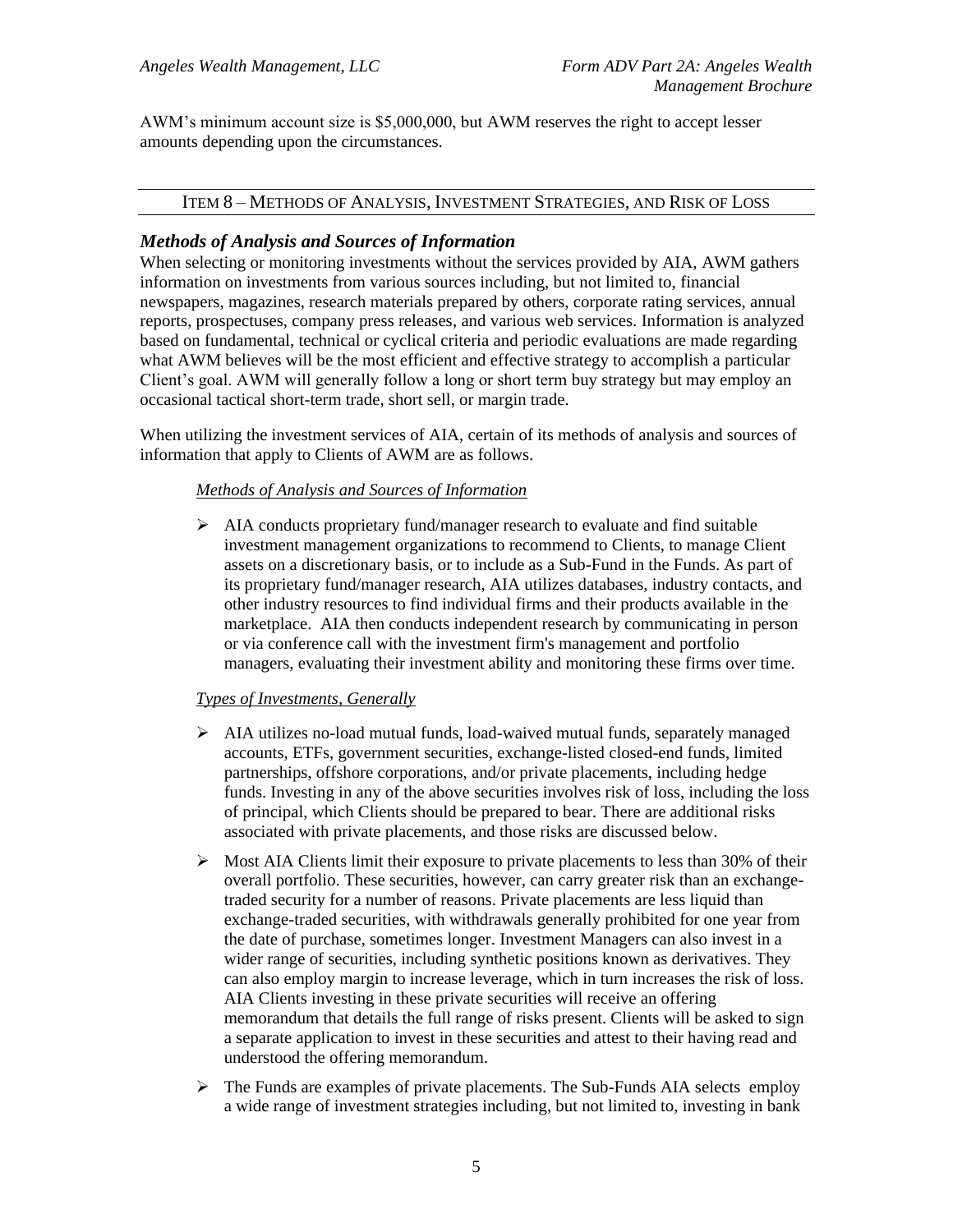debt, convertible arbitrage, capital structure arbitrage, high yield debt, structured credit, merger arbitrage, special situations, distressed debt, and global long/short equity. The expected volatility of these sectors ranges from low to very high. The Sub-Funds may also utilize short-selling and leverage as discussed above. Clients investing in the Funds will be asked to sign a separate application and attest to their having read and understood the offering memorandum. The Funds offering memorandum is available upon request to accredited investors.

For tax-paying Clients of AWM, many of the above strategies are short-term in nature and may result in the recognition of short-term capital gains or losses. Additionally, certain tax-exempt Clients in certain private investments may be subject to Unrelated Business Taxable Income.

### <span id="page-8-0"></span>*Risk of Loss*

These methods, strategies, and investments described above involve risk of loss to the Clients, which could be substantial.

The Company's principal strategies are subject to several risks, any of which could cause an investor to lose money. The principal risks of investing are as follows:

- $\triangleright$  Equity Market Risk is the risk stock prices overall will decline. Stock markets tend to move in cycles, with periods of rising prices and periods of falling prices. When the stock market is subject to significant volatility, the risks associated with investing may increase.
- ➢ Foreign Securities and Emerging Markets Risk is the risk associated with investments in foreign countries and emerging markets. The following factors make foreign securities more volatile: political, economic, and social instability; foreign securities may be less liquid, brokerage commissions and other fees may be higher for foreign securities, and foreign companies may not be subject to the same disclosure and reporting standards as U.S. companies.
- $\triangleright$  Currency Risk is the risk that the value of foreign securities may be affected by changes in currency exchange rates. Additionally, positions may be held in foreign currencies, which are affected by changes in exchange rates to the investor's home currency.
- ➢ Interest Rate Risk is the chance that the value of debt securities overall will decline because of rising interest rates.
- $\triangleright$  Income Risk is the chance that income will decline because of falling interest rates.
- $\triangleright$  Credit Risk is the chance that a debt issuer will fail to pay interest and principal on time, or that negative perceptions of the issuer's ability to make such payments will cause the price of that debt to decline.
- $\triangleright$  Counterparty Risk is the risk that the other party to an agreement will default.
- $\triangleright$  Derivatives Risk is the risk that the greater complexity involved with the use of derivatives may expose the Client to greater risks and result in poorer overall performance.
- $\triangleright$  Short Sale Risk is the risk that a Client will incur a theoretically unlimited loss if the price of a security sold short increases between the time of the short sale and the time the account replaces the borrowed security.
- ➢ Smaller and Mid-Sized Companies Risk is the risk that the securities of such issuers may be comparatively more volatile in price than those of companies with larger capitalizations, and may lack the depth of management, diversity in products, and established markets for their products and/or services that may be associated with investments in larger issuers.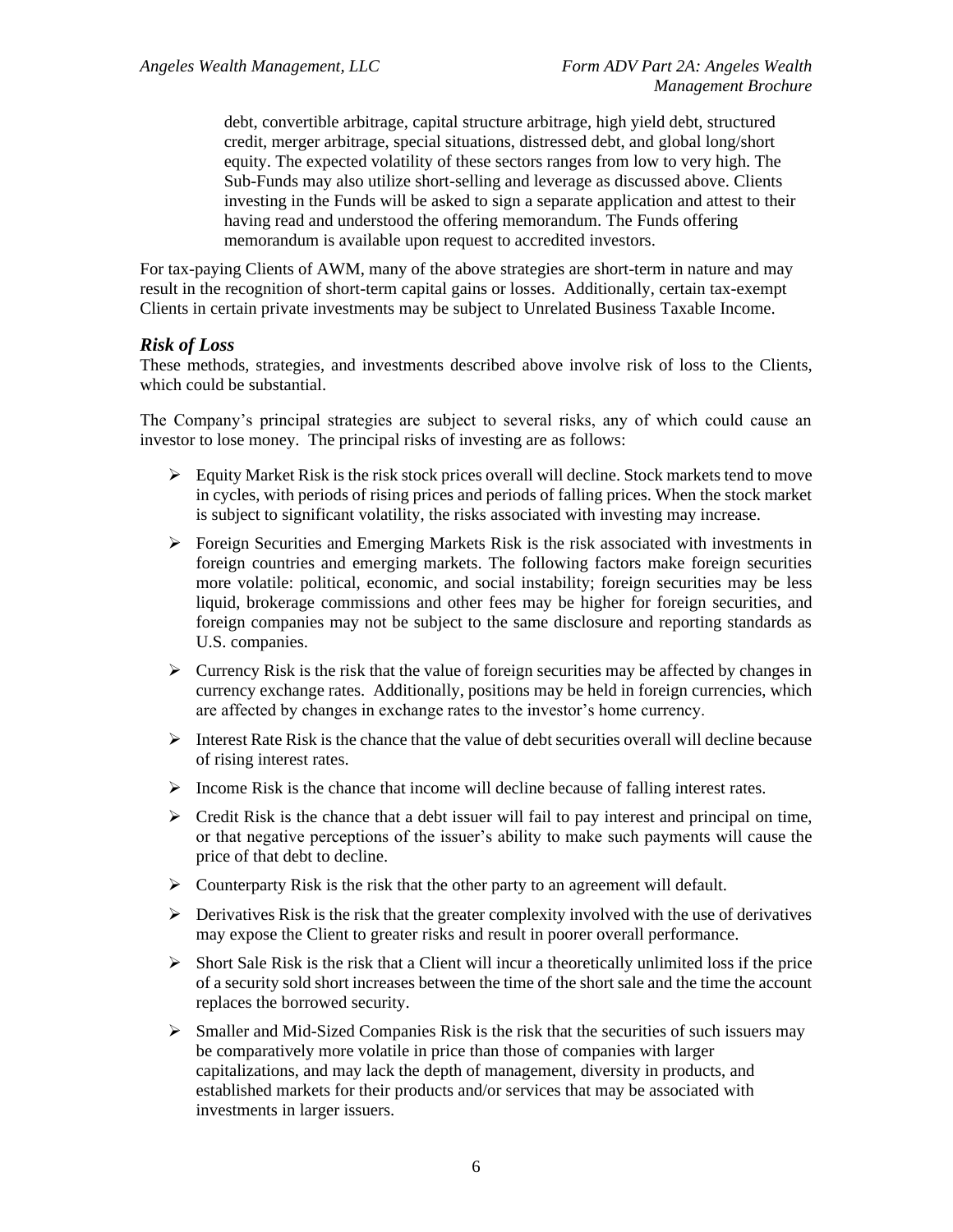$\triangleright$  Cybersecurity risk is the risk that AWM and the companies in which it recommends investment may be subject to operational and information security risks, including those resulting from cyber-attacks.

### ITEM 9 – DISCIPLINARY INFORMATION

<span id="page-9-1"></span><span id="page-9-0"></span>AWM has no disciplinary history to report for the firm, its owners, or its employees.

#### ITEM 10 – OTHER FINANCIAL INDUSTRY ACTIVITIES AND AFFILIATIONS

Marta Gazzera Ferro, a senior managing director of AWM, is also the founder and president of Starfish, a consulting firm specializing in family philanthropic advisory services, corporate social responsibility, and nonprofit management consulting. Starfish does not advise Clients on investing but instead supports individuals and organizations with the creation of CSR plans, conducting organizational assessments, strategic planning, financial restructuring, management and board development, prospect research and evaluation, proposal drafting, due diligence, and funder communications. Starfish is not registered with the state of California or the SEC as an investment adviser and does not provide investment advisory services. Also, Starfish is not affiliated with AWM except through Ms. Ferro's association, and no other Starfish employees are employed by AWM. Starfish and its employees do not operate out of the AWM facility and only Ms. Ferro is covered by the AWM compliance program and code of ethics. Starfish and AWM do not have a fee-sharing arrangement; Clients needing philanthropic services beyond basic consulting are required to enter into a contract with Starfish directly and would pay a separate fee to Starfish for such philanthropic services.

Michael Rosen, a Managing Member of AIA, is the sole owner and employee of MarketForce, LLC, a separate investment adviser with approximately \$48 million in assets under management and registered with the appropriate state regulatory authority. Mr. Rosen works full time at AIA and generally manages MarketForce before and after normal business hours. Mr. Rosen receives management fees earned by MarketForce. MarketForce provides investment advisory services to individuals, primarily friends and family of Mr. Rosen. The standard MarketForce fee schedule is expected to be generally higher than AWM's standard fee schedule given the smaller, more retail nature of the Client accounts. Mr. Rosen recommends friends, family, and other prospects that fail to meet the account profile of AWM, become investment advisory Clients of MarketForce.

MarketForce Clients, including Michael Rosen, may trade in some of the same securities as AWM Clients and may receive pricing and execution on those trades that are better or worse than the pricing and execution AWM Clients will receive. In addition, there is a potential conflict in that Mr. Rosen might refer Clients to MarketForce instead of AWM because of the higher fees available.

This potential conflict is mitigated in a number of ways. First, AWM Clients are anticipated to be large, high net worth individuals with a minimum account size of \$5 million, whereas MarketForce Clients are generally smaller with an average account size of under \$1 million. MarketForce does not have the infrastructure to successfully attract or retain a sophisticated high net worth Client base. Mr. Rosen does not represent MarketForce at all publicly, nor does he generate any marketing material for this firm. Business is entirely generated by referrals. Finally, AWM periodically will review MarketForce trading and Clients added/lost to determine overlap and will resolve any questions directly with Mr. Rosen.

AWM is also affiliated with AIA, as more fully explained in Item 4 above.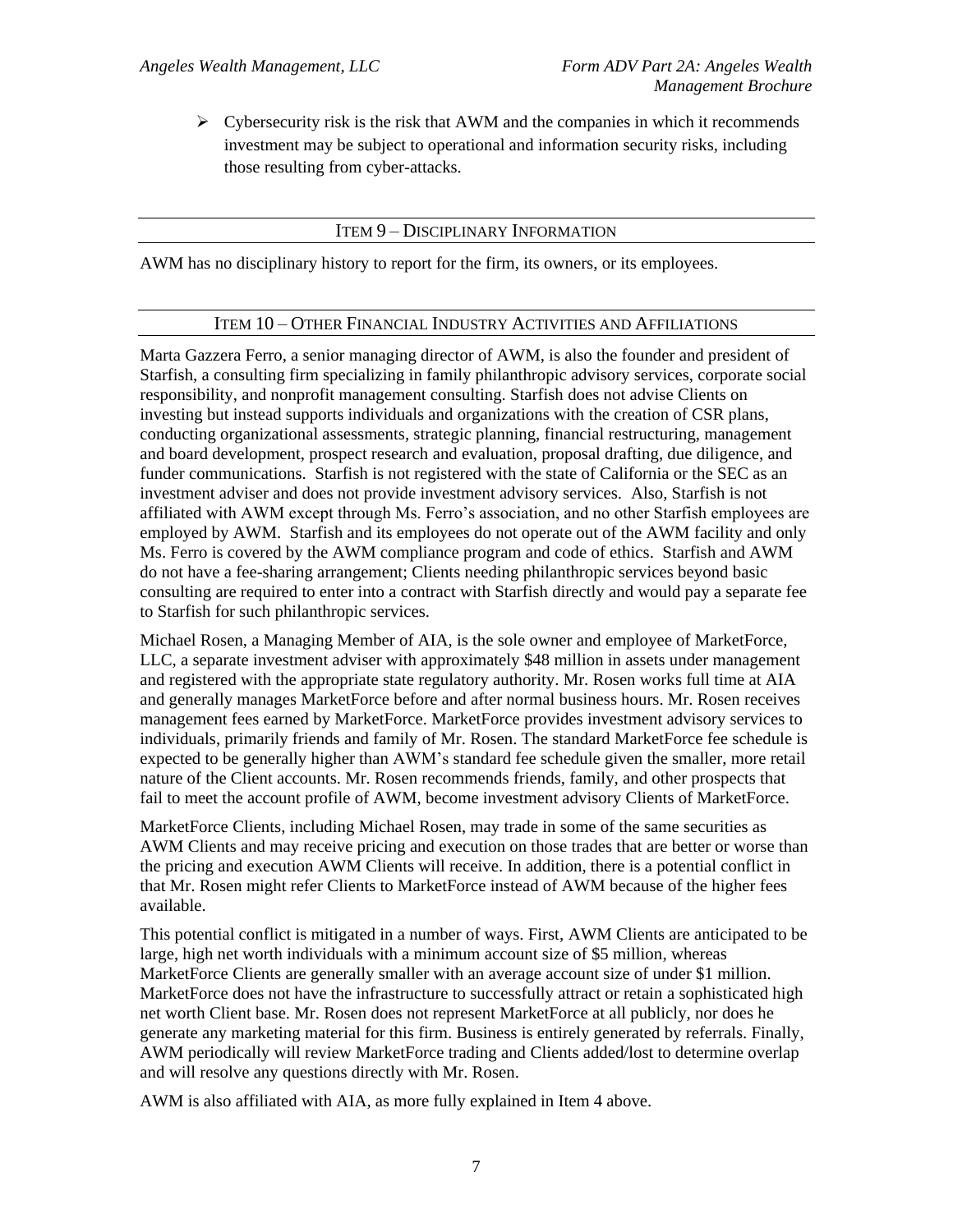AWM has entered into an agreement to serve as a Trust Representative Office of National Advisors Holdings, Inc., the sole shareholder of National Advisors Trust Company, a federally chartered trust company that provides trust administration services. As part of the agreement, AWM pays an annual fee to National Advisors Holdings for National Advisors Trust Company to provide trust administration services to AWM clients. AWM does not have custody over assets under this arrangement. This creates a potential conflict as AWM may be inclined to recommend National Advisors Trust Company over another trust administrator.

### <span id="page-10-0"></span>ITEM 11 – CODE OF ETHICS, PARTICIPATION OR INTEREST IN CLIENT TRANSACTIONS AND PERSONAL TRADING

AWM has adopted a Code of Ethics ("Code") that describes the standards of business conduct that it requires of employees and accounts owned predominantly by persons associated with AWM, and establishes procedures intended to prevent AWM, and its personnel and certain of their relatives, from inappropriately benefiting from AWM's relationships with its Clients.

The Code provides that (i) AWM's Clients' interests come before AWM's or employees' interests; (ii) AWM must disclose to Clients all material facts about conflicts of which it is aware between AWM's and its employees' interests on the one hand and Clients' interests on the other; (iii) employees must operate on AWM's and their own behalf consistently with AWM's disclosures to and arrangements with Clients regarding conflicts and its efforts to manage the impacts of those conflicts; (iv) AWM and its employees must not take inappropriate advantage of AWM's Clients or their positions of trust with or responsibility to Clients; and (v) AWM and its employees must comply with all applicable securities laws.

The Code may prohibit employees from trading in any securities held by Client accounts without first obtaining pre-approval as further described below and requires employees to report personal securities holdings quarterly. In addition, AWM monitors all employees' securities transactions: employees must arrange for duplicate copies of their brokerage statements and trade confirmations to be sent to the Chief Compliance Officer.

The Code includes procedures for and restrictions on employee trading intended to prevent employees from benefiting from, or appearing to benefit from, any price movement that may be caused by Client transactions or AWM's recommendations regarding securities. These procedures may include requirements that employees make a written request for and receive preclearance from AWM's Chief Compliance Officer (or designee) before they buy or sell any security managed on a discretionary basis by AWM (other than certain government securities, shares of mutual funds, and certain other types of securities that AWM does not believe create a potential for conflicts of interest). Pre-cleared transactions must be completed within a specified time frame.

The Code also contains restrictions on and procedures to prevent inappropriate trading while AWM or affiliate possesses material nonpublic information.

The Chief Investment Officer of AIA manages a concentrated equity portfolio on behalf of certain clients. He invests his own assets alongside these clients and will attempt to execute a block trade with these clients when practical. He may also trade outside of these blocks because of legacy holding weights in his personal accounts that do not correspond with client weightings. Therefore, it is possible that the Chief Investment Officer will trade in advance of or after a client block trade and may obtain better pricing than the clients for that trade.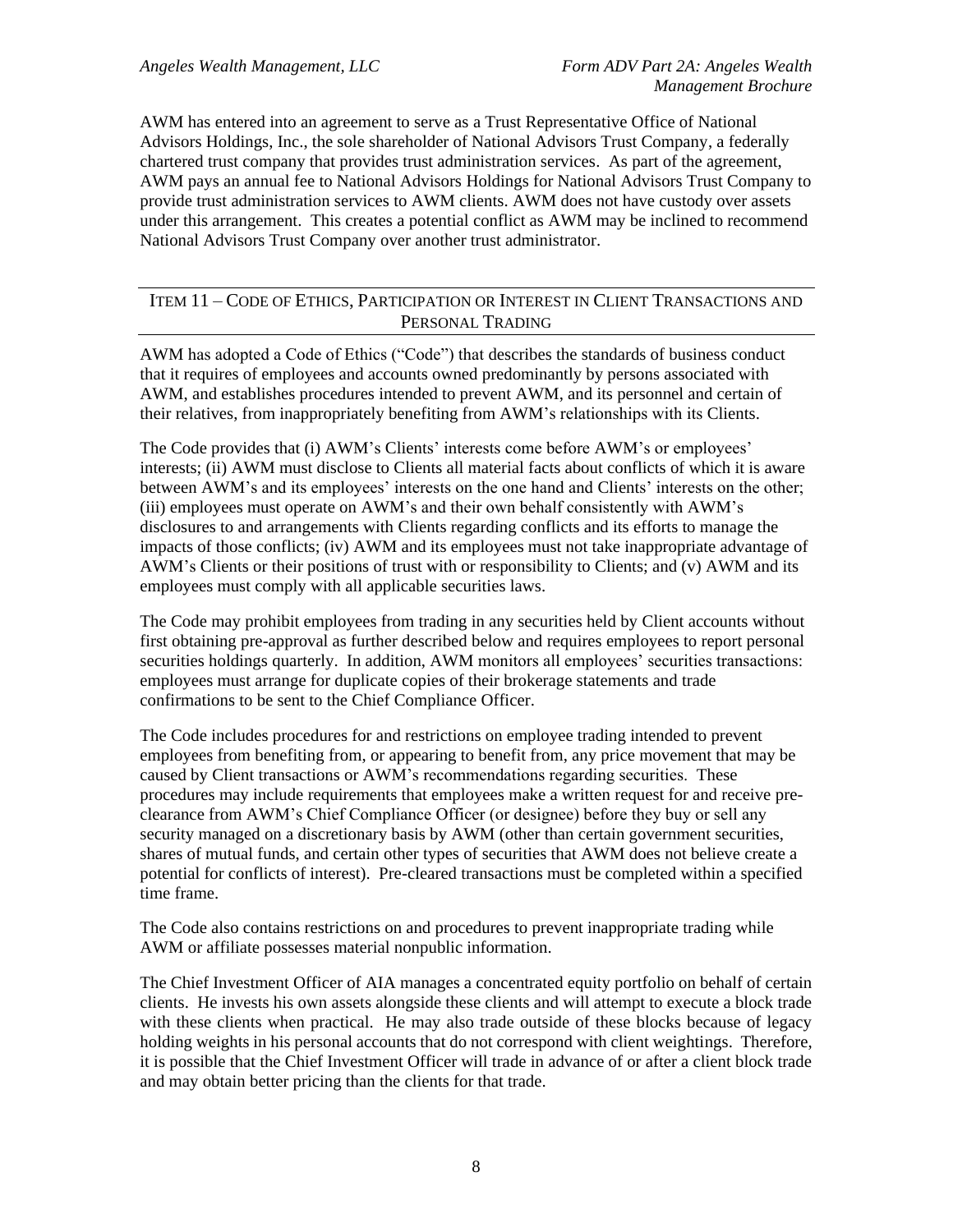AWM will provide a summary copy of its Code of Ethics to any Client or prospective Client upon written request. Such a request may be sent to the address on the cover page of this brochure.

### ITEM 12 – BROKERAGE PRACTICES

<span id="page-11-0"></span>AWM will recommend one or several FINRA-registered SIPC-member broker-dealers, commercial banks or trust companies ("BD" or "BDs") to Clients to act as custodian. AWM intends to participate in the institutional services programs offered to independent investment advisers by these BD's. As part of these BD programs, AWM receives benefits that it would not receive if it did not offer investment advice. These benefits are more fully described below under "Other Benefits".

AWM may recommend Charles Schwab & Company, Inc. a FINRA-registered broker-dealer, member SIPC, ("Schwab" or "Recommended BD") to Clients for custody and brokerage services. Clients may direct AWM to use their approved broker-dealer. In doing so, Client transaction costs may be more or less than would have been obtained through the Recommended BD's. In addition, Client orders that are not placed through the Recommended BD will generally be placed after the rest of AWM Client's and as a result, may obtain less favorable price execution. AWM participates in the Schwab Advisor Services program ("Schwab Services") offered to independent investment advisers. As part of the Programs, AWM receives benefits that it would not receive if it did not offer investment advice. These benefits are more fully described below under "Other Benefits".

In evaluating whether to recommend that Clients custody their assets at the Recommended BD, AWM may take into account the availability of some of those other benefits as part of the total mix of factors it considers and not solely the nature, cost or quality of custody and brokerage services provided by the Recommended BD, which can create a conflict of interest. However, AWM believes this conflict is mitigated by the following facts. The Client must decide to use the Recommended BD and sign a separate account opening document with full disclosure of fees and expenses. In recommending the Recommended BDs, AWM considers the following factors: the products offered, the level of service, commission rates, and the ability to meet Client needs. In assessing the reasonableness of their commissions, AWM compares various brokerage firm rates and will advise Clients if AWM believes the Recommended BD are no longer a reasonable choice. Finally, AWM remains flexible in the use of other brokerage firms upon Client request or where otherwise appropriate.

AWM urges you to compare the balances reported by the third-party custodians to those reported by AWM.

#### **Other Benefits**

As discussed above, AWM may recommend that Clients establish brokerage accounts with the Recommended BD to maintain custody of Clients' assets and to effect trades for their accounts. Although AWM may recommend that Clients establish accounts at the Recommended BD, it is the Client's decision to custody assets with Schwab. AWM is independently-owned and operated and not affiliated with the Recommended BDs.

For Clients' accounts it maintains, the Recommended BD generally do not charge separately for custody services but are compensated by charging commissions or other fees on trades that they execute or that settle into a Client's Recommended BD account. Schwab's commission rates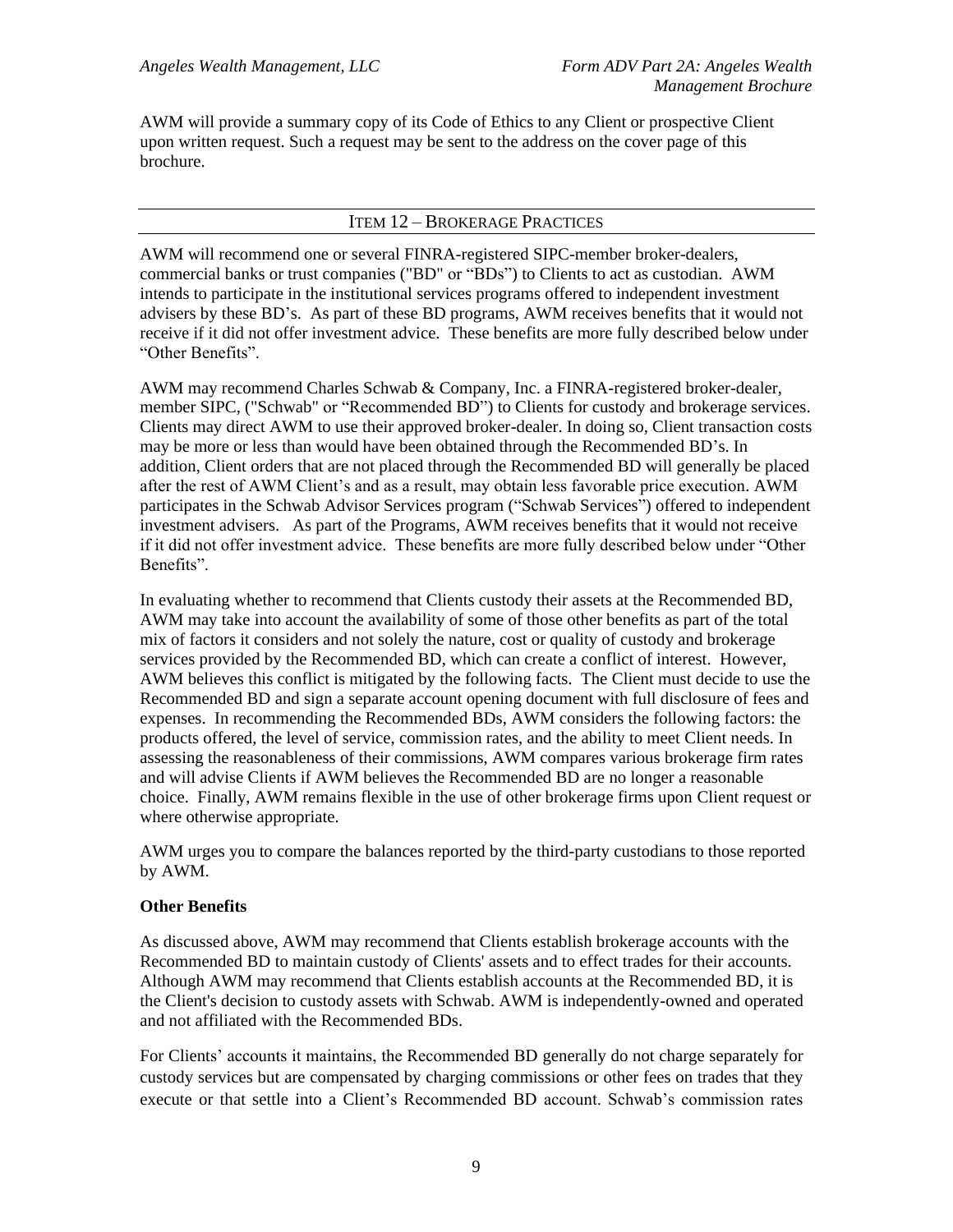applicable to AWM Client accounts were negotiated based on AWM's parent company, AIA's relationship with the Recommended BD. This relationship benefits you because the overall commission rates and other fees you pay are lower than they would be if AIA did not have this relationship.

### **Products and Services Available to Us from Schwab**

Schwab Advisor Services (formerly called Schwab Institutional) is Schwab's business unit serving independent investment advisory firms like AWM. They provide AWM and our Clients with access to their institutional brokerage – trading, custody, reporting and related services – many of which are not typically available to Schwab retail customers. Schwab also makes available various support services. Some of those services help AWM manage or administer our Clients' accounts while others help AWM manage and grow our business. Schwab's support services are generally available on an unsolicited basis (we don't have to request them) and at no charge to AWM.

Here is a more detailed description of Schwab's support services:

Services that Benefit You. Schwab's institutional brokerage services include access to a broad range of investment products, execution of securities transactions, and custody of Client assets. The investment products available through Schwab include some to which we might not otherwise have access or that would require a significantly higher minimum initial investment by our Clients. Schwab's services described in this paragraph generally benefit you and your account.

Services that May Not Directly Benefit You. Schwab also makes available to AWM other products and services that benefit AWM but may not directly benefit you or your account. These products and services assist AWM in managing and administering our Clients' accounts. They include investment research, both Schwab's own and that of third parties. We may use this research to service all or some substantial number of our Clients' accounts, including accounts not maintained at Schwab. In addition to investment research, Schwab also makes available software and other technology that:

- o provide access to Client account data (such as duplicate trade confirmations and account statements);
- $\circ$  facilitate trade execution and allocate aggregated trade orders for multiple Client accounts;
- o provide pricing and other market data;
- o facilitate payment of our fees from our Clients' accounts; and
- o assist with back-office functions, recordkeeping, and Client reporting.

Services that Generally Benefit Only AWM. Schwab also offers other services intended to help AWM manage and further develop our business enterprise. These services include:

- o commission-free trading for employees
- o educational conferences and events
- o technology, compliance, legal, and business consulting;
- publications and conferences on practice management and business succession; and
- o access to employee benefits providers, human capital consultants, and insurance providers.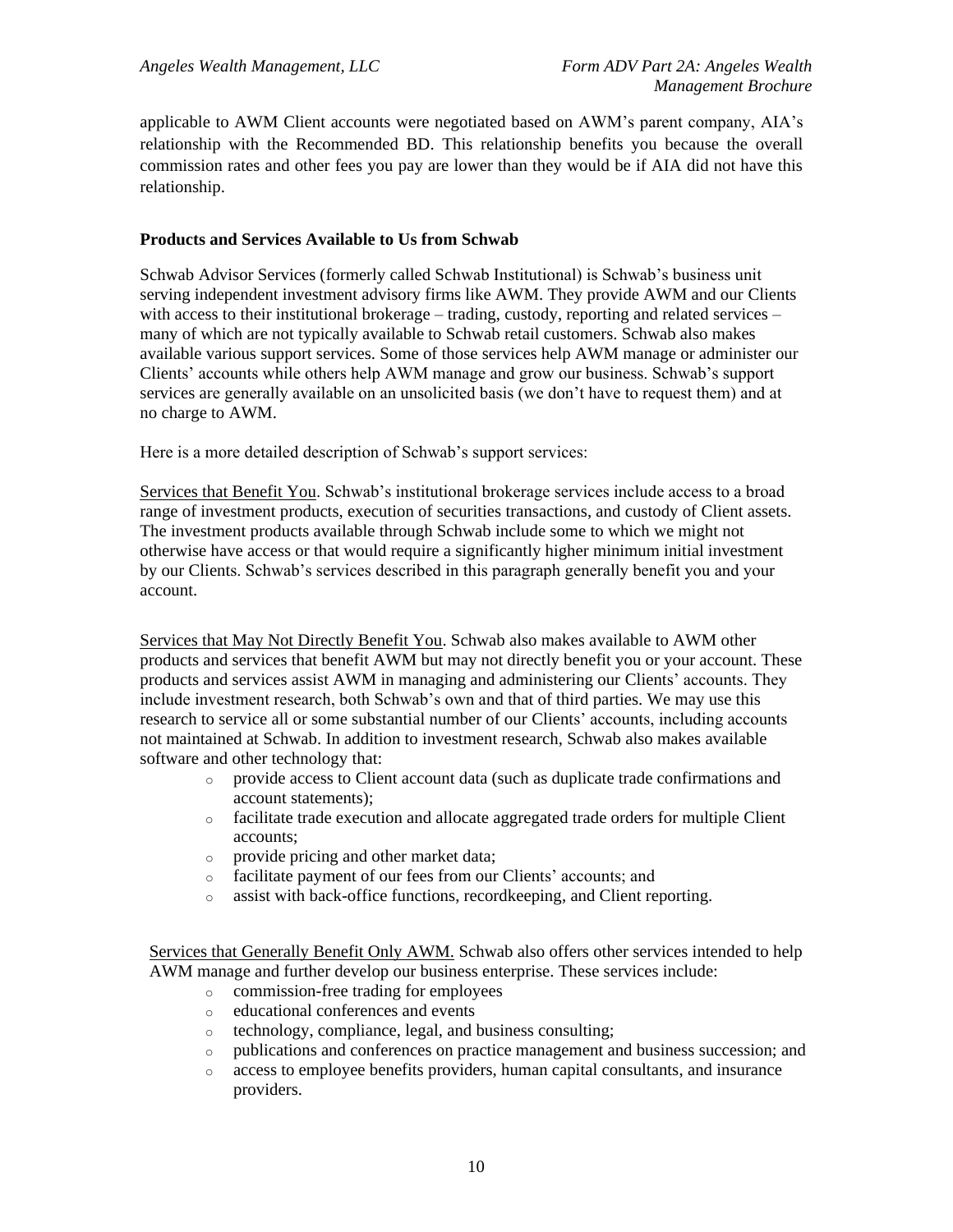Schwab may provide some of these services itself. In other cases, it will arrange for third-party vendors to provide the services to AWM. Schwab may also provide AWM with other benefits such as occasional business entertainment of our personnel.

### **Our Interest in Schwab's Services**

The availability of these services from Schwab benefits AWM because we do not have to produce or purchase them. We do not have to pay for Schwab's services and these services are not contingent upon AWM committing any specific amount of business to Schwab in trading commissions or assets in custody.

#### **Other Brokerage Practices**

Clients may incur transaction costs in addition to any commission charges by the broker-dealer when fixed income securities or securities traded over the counter are effected on their behalf through the custodial broker-dealer on an agency basis.

AWM seeks to correct all trade errors directly through the Client's custodian account where applicable. If there is a loss, AWM will review the facts and circumstances surrounding the trade and, based upon that review, will determine the source(s) of the error and the most appropriate resolution. Conversely, if there is a gain due to a trade error, the custodian may net out any gain before losses are calculated. Therefore, AWM may receive a benefit from this arrangement if AWM reimburses a Client for a net loss incurred.

AWM considers rebalancing accounts when a defined portfolio varies by certain amounts from its target weights. Rebalancing may not take place for all accounts at the same time based on tax considerations, and it is possible that two Clients could buy or sell the same security during the same rebalance and receive different prices for that security based on the timing of trades executed.

AWM's policy is to aggregate all eligible Client accounts, if possible, when trading securities that may have price movement throughout the day, such as ETF's, then allocate an average price to those Clients. In addition, when trading the same ETF or other exchange-traded security, AIA clients will be included in block trades with AWM clients. In this way, no Client receives a price advantage at the expense of another Client. Clients may have different commission schedules with their custodians, and this schedule may not be impacted by AWM's aggregation of trades. Mutual funds have one price per trading day, so aggregation is not necessary when multiple Clients trade the same mutual fund at the same time.

AWM may direct execution of agency transactions in over-the-counter debt securities to certain market-makers. In these situations, the Client may pay an agency commission in addition to the mark-up or mark-down assessed by the market maker. AWM aggregates or bunches Clients' trade orders from time to time and its method for allocating bunched trades and partially-filled bunched orders is as follows: for trades which are fully executed, each Client receives the number of shares originally intended for his account; for trades which are only partially executed, a random allocation sequence is adopted by AWM. For aggregated orders that are executed in more than one transaction, a Client's portion of such order may be deemed to have been at the weighted average of the prices at which all of such transactions were executed.

From time to time, AWM may "cross" fixed income securities between Client accounts. AWM generally utilizes cross trades for fixed income securities when it specifically deems the practice to be advantageous for each participant. These transactions are affected if AWM independently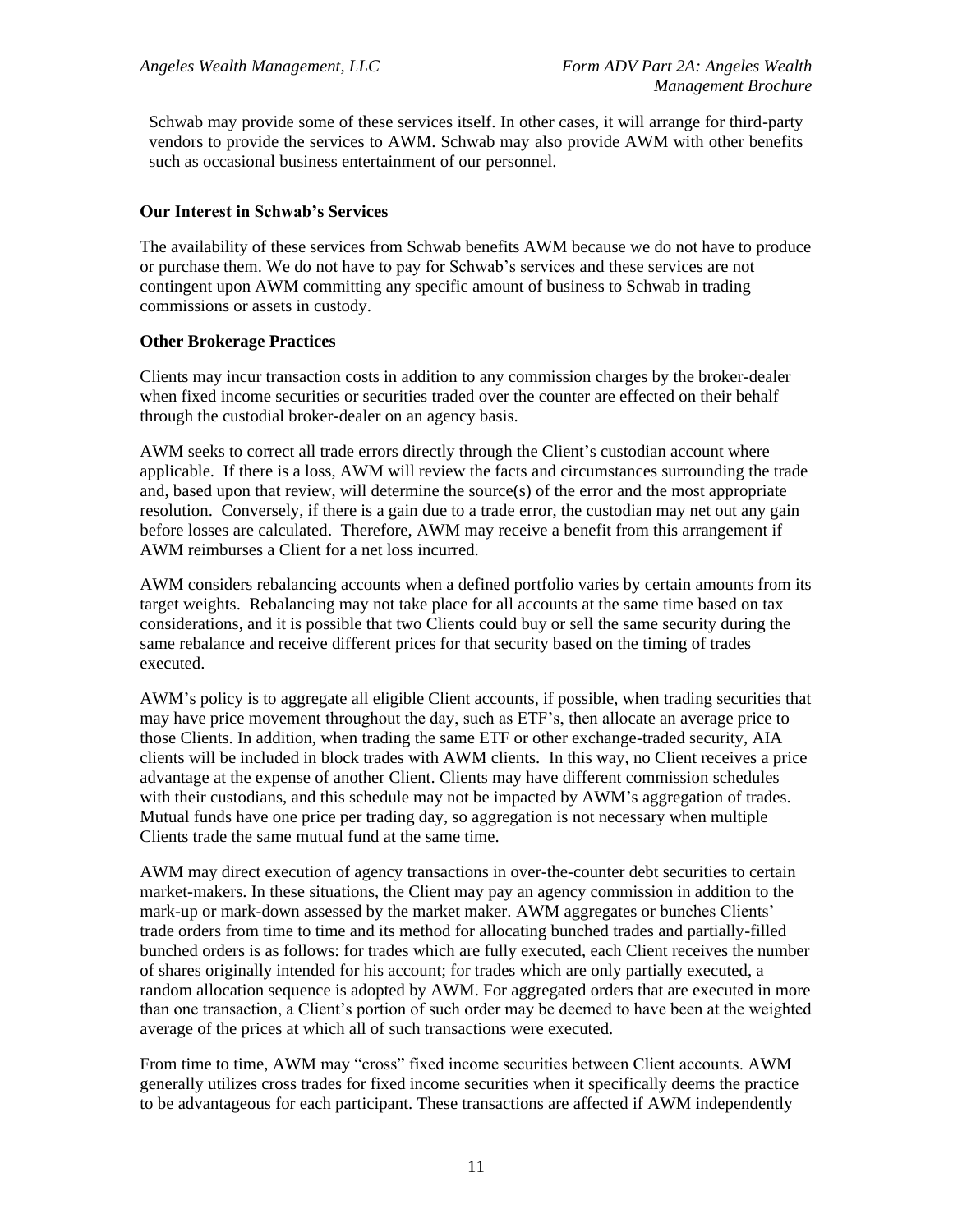determines that the cross transaction is in accordance with the investment objectives of all Clients involved. Generally, due to lower transaction costs and a narrowing of the dealer spread, both the buyer and the seller of the fixed income security involved in the cross transaction may receive a better execution. By written notice, a Client may elect not to be involved in cross transactions.

AWM acting as an advisor and fiduciary to both buyer and seller may effect cross trades only if it is consistent with AWM's policies and procedures. Pursuant to current regulations, ERISA accounts will not be provided the opportunity to effect cross trades with any other AWM advisory Client.

On occasion, employees of AWM may buy or sell securities or other instruments for their own accounts that AWM has recommended to Clients and may engage in transactions for their own accounts in a manner that is inconsistent with AWM's recommendations to a Client. Personal securities transactions by employees may raise potential conflicts of interest when such persons trade in a security that is owned by, or considered for purchase or sale for, a Client. AWM has adopted policies and procedures designed to detect and prevent such conflicts of interest and when they do arise, to ensure that it effects transactions for Clients in a manner that is consistent with its fiduciary duty to its Clients and in accordance with applicable law. To this end, for recommended securities priced throughout a given day, AWM has implemented a pre-clearing system whereby employees must obtain permission to trade. In this way, AWM can control the potential conflict of interest that would exist if an employee received a better price in a security traded on the same day as a client. Employees are required to report personal securities transactions to AWM's Chief Compliance Officer on no less than a quarterly basis.

### ITEM 13 – REVIEW OF ACCOUNTS

<span id="page-14-0"></span>Client accounts will be formally reviewed as least quarterly if the client schedules a meeting for that quarter. If the client does not schedule a meeting, the review will happen as needed. The review will provide a written report discussing general market conditions, performance, and any other relevant Client-specific information. More frequent monitoring may be triggered by a material change in variables such as the Client's individual circumstances, or the market, political, or economic environment.

Each AWM Client advisor is assigned specified Client accounts for which he/she has review responsibility.AWM has the following general guidelines in connection with reviews: (i) provide objective advice and avoid personal bias; (ii) adopt the point of view of the fiduciary or co-trustees of the Client; (iii) when advising a Client, keep the Client's objective foremost in mind; and (iv) use common sense.

### <span id="page-14-1"></span>*Fund of Funds*

AIA, the parent of AWM, monitors the performance of the Sub-Funds in which the Funds invest. AIA periodically contacts the Investment Managers of the Sub-Funds regarding their performance and for analysis of significant events as they relate to their investment strategies and influence their investment decisions. AIA may also visit the offices of the Investment Managers to review their activities, travel conditions permitting. If a Sub-Fund's relative performance is poor or if significant changes occur in an Investment Manager's approach or investments, the capital allocation of a Fund to such Sub-Fund may be reduced or withdrawn (if applicable).

In addition to the quarterly statements and confirmations of transactions that Clients receive from their custodian, AIA (via AWM) will provide to AWM Clients invested in the Funds, a written analysis of performance versus appropriate benchmarks. AIA or its designated agent will provide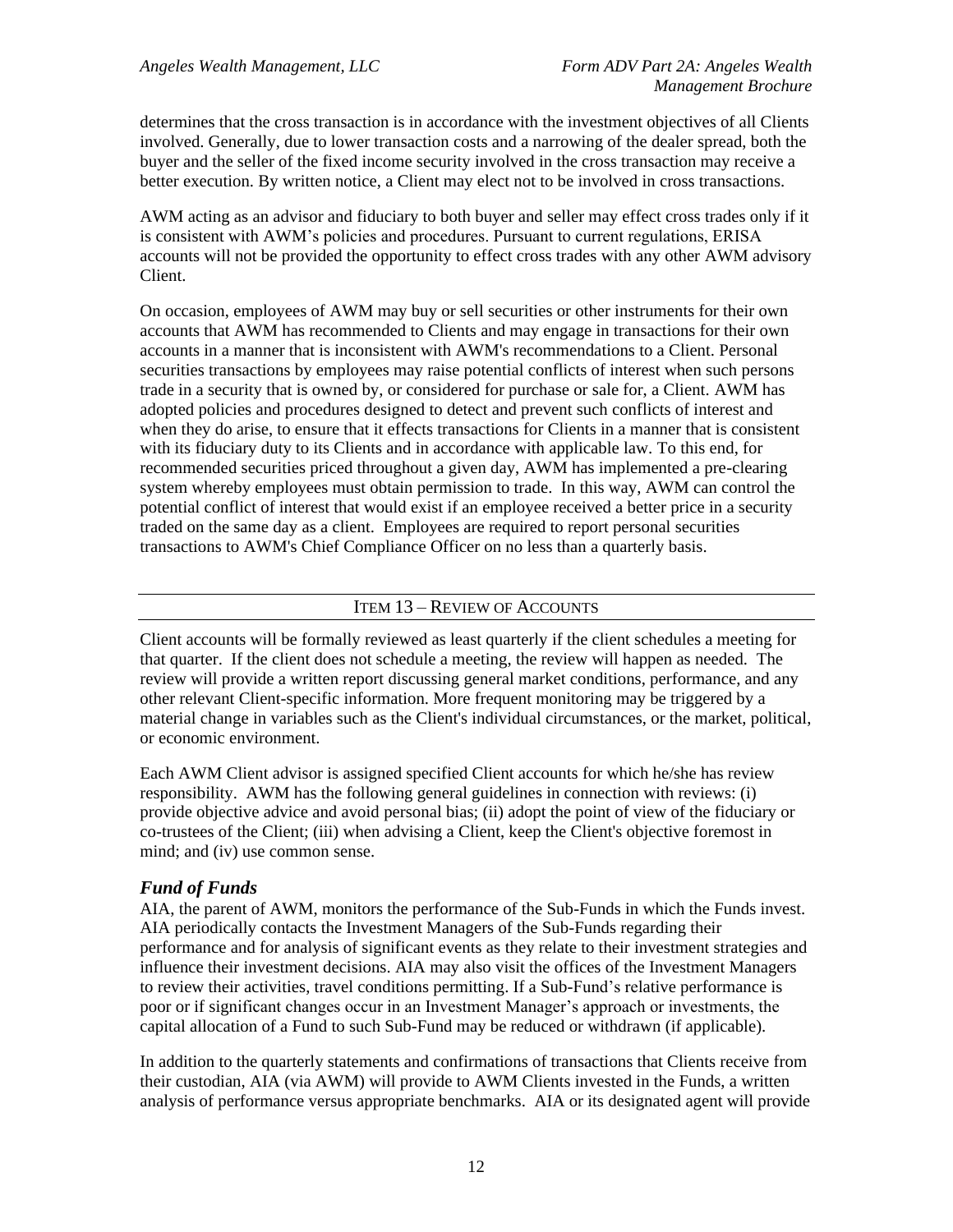each investor in the Funds with periodic reports in accordance with the terms of the Offering Memorandum. Such reports generally include a monthly or quarterly report summarizing the Funds' performance, a monthly or quarterly investor specific account statement, and audited financial statements within 180 days of the Funds' fiscal year-end.

<span id="page-15-0"></span>AWM urges you to compare the balances reported by the third-party custodians or fund administrators, both for the Funds and for individual investors, to those reported by AWM.

### ITEM 14 – CLIENT REFERRALS AND OTHER COMPENSATION

AWM may pay other parties for Client referrals. To the extent that AWM pays cash referral fees to such solicitors, solicitor agreements will exist that are, and activities will be conducted, in compliance with Rule 206(4)-3 under the Investment Advisers Act of 1940. In addition, all applicable federal and state laws will also be observed.

Because the solicitor will be paid a referral fee, a conflict exists because the solicitor could refer business to AWM to receive this fee. However, AWM mitigates this conflict by ensuring that all Clients procured by unaffiliated solicitors will be given full written disclosures describing the terms and fee arrangements between AWM and solicitor.

Fees charged by AWM to Clients who were introduced by a solicitor will not, as a result of the solicitation, be any higher than those charged to similar Clients who were not introduced by a solicitor.

### ITEM 15 – CUSTODY

<span id="page-15-1"></span>AIA directs the trading and vendor payments of the Funds and, therefore, has constructive custody of the Funds' assets. Where applicable, the Funds' assets are held at qualified third-party custodians. Independent third-party custodians or fund administrators send monthly or quarterly capital statements to the Funds' investors. AWM also sends monthly account statements to Funds' investors. AWM urges clients to compare these statements to those sent by the third-party custodian. In addition, the assets of the Funds are audited by Ernst & Young, LLP, and the audited financial statements are sent to all investors in the Funds within 180 days of fiscal yearend.

With the exception of Angeles Private Markets Fund 1- LP and Angeles Private Credit Fund 1 LP, the Funds' investments are currently custodied at State Street Bank and Trust. At the end of each Fiscal Year, the Funds have their financial statements examined and certified by an independent certified public accountant. Copies of the audited financial statements are furnished to each limited partner or investor in the Funds within 180 days of year-end. Unaudited quarterly performance reports also will be provided to each limited partner or investor in the Funds.

If you are invested in the Funds, you should carefully review the custodian statement when received, and we urge you to compare the account statement received from AWM to that custodian or fund administrator statement.

Clients will have their choice of custodian as outlined in Item 12 above for those assets not held in custody for that Client's Fund investment.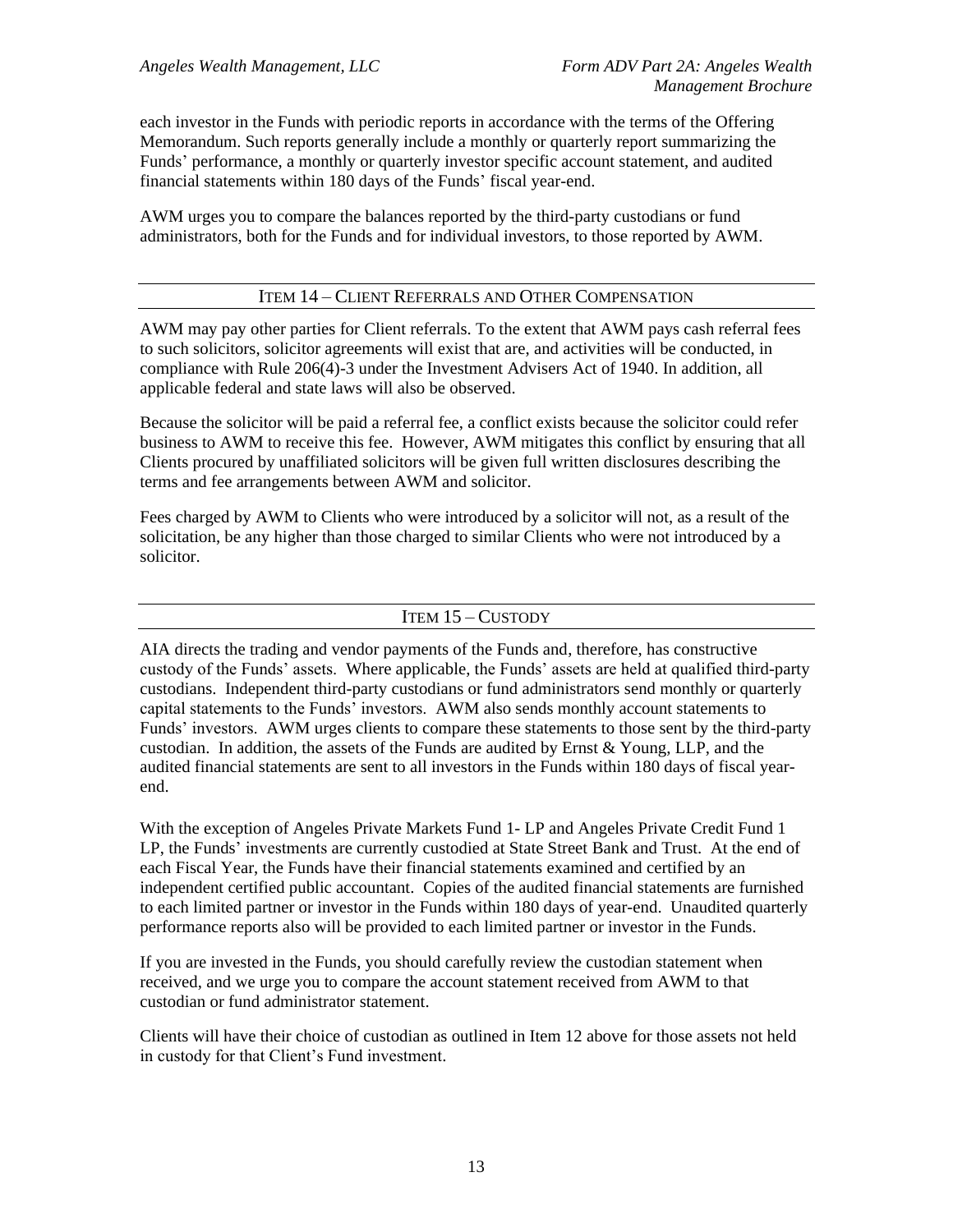Pursuant to our Advisory Agreement with you, we may have the authority to debit fees directly from your brokerage account. Account statements are produced and sent to you by the account custodian on a monthly or quarterly basis. We urge you to carefully review and compare custodial account statements with our quarterly performance reports. Each statement will include the amount we charged and how much was deducted. Our statements may vary from the brokerdealer's custodial statements based on their accounting procedures, reporting dates, or valuation methodologies of certain securities.

#### ITEM 16 – INVESTMENT DISCRETION

<span id="page-16-0"></span>AWM usually receives discretionary authority, in the form of a limited power of attorney, from the Client at the outset of an advisory relationship to select the identity and number of securities to be bought or sold. In all cases, however, such discretion is to be exercised in a manner consistent with the stated investment objectives for the particular Client account. AWM uses its best judgment, together with any investment objectives, guidelines, policies and limitations as the Client may from time to time furnish to AWM pursuant to Client's Advisory Agreement.

ITEM 17 – VOTING CLIENT SECURITIES

<span id="page-16-2"></span><span id="page-16-1"></span>As detailed in our standard Advisory Agreement, AWM does not vote proxies on behalf of Clients.

#### ITEM 18 – FINANCIAL INFORMATION

AWM has no financial commitment that impairs its ability to meet contractual and fiduciary commitments to Clients. AWM has not been the subject of a bankruptcy petition.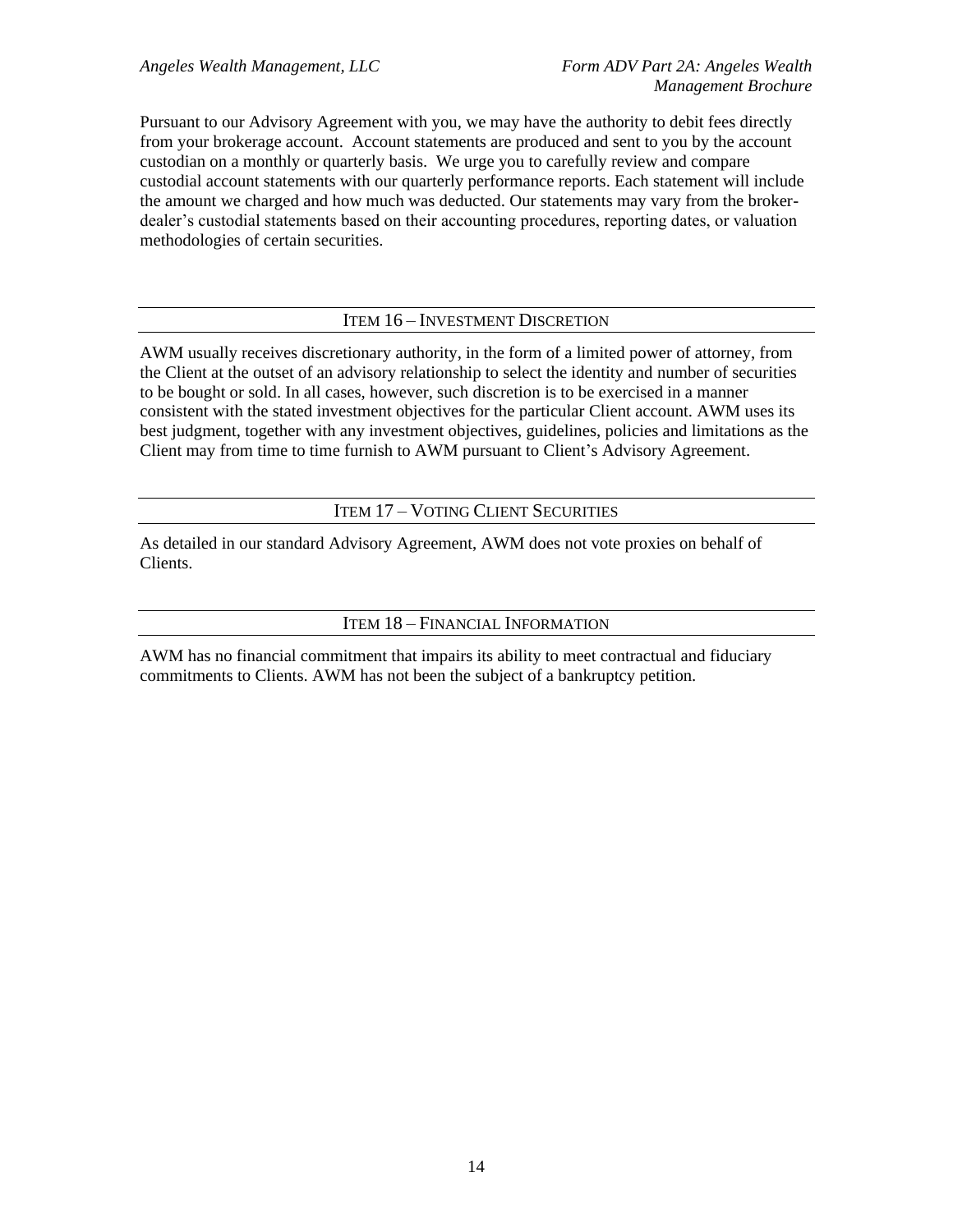## **Chloe Wohlforth**

## **Angeles Wealth Management, LLC**

375 Park Avenue, Suite 2209, New York, NY 10152 212-451-9240 310-393-6200 (fax)

March 31, 2022

## **FORM ADV PART 2B BROCHURE SUPPLEMENT**

**This brochure supplement provides information about Chloe Wohlforth that supplements the Angeles Wealth Management, LLC (AWM) brochure. You should have received a copy of that brochure. Please contact Stephen Smetana at 310-857-5827 or ssmetana@angelesinvestments.com if you did not receive AWM's brochure or if you have any questions about the contents of this supplement.**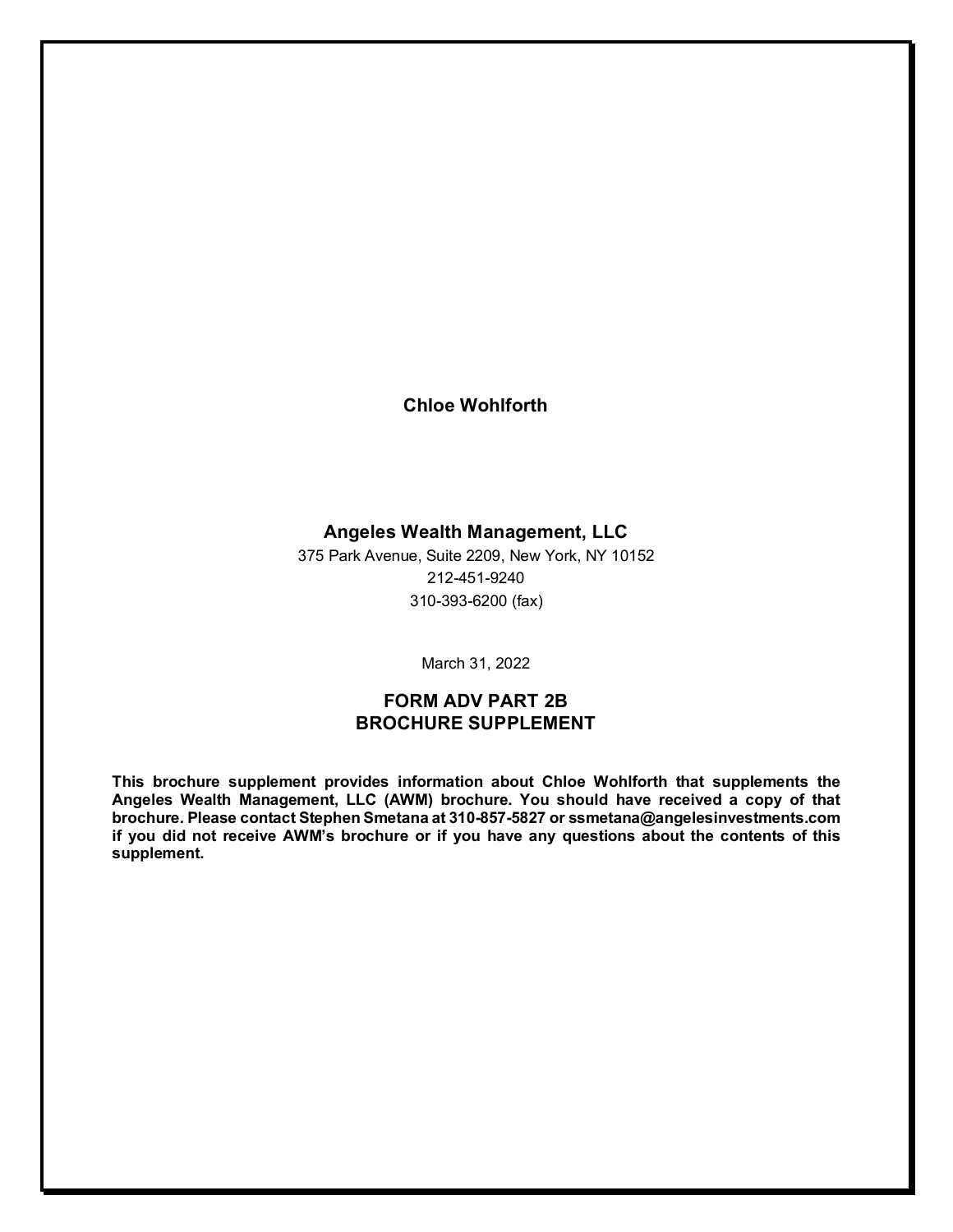# **Table of Contents**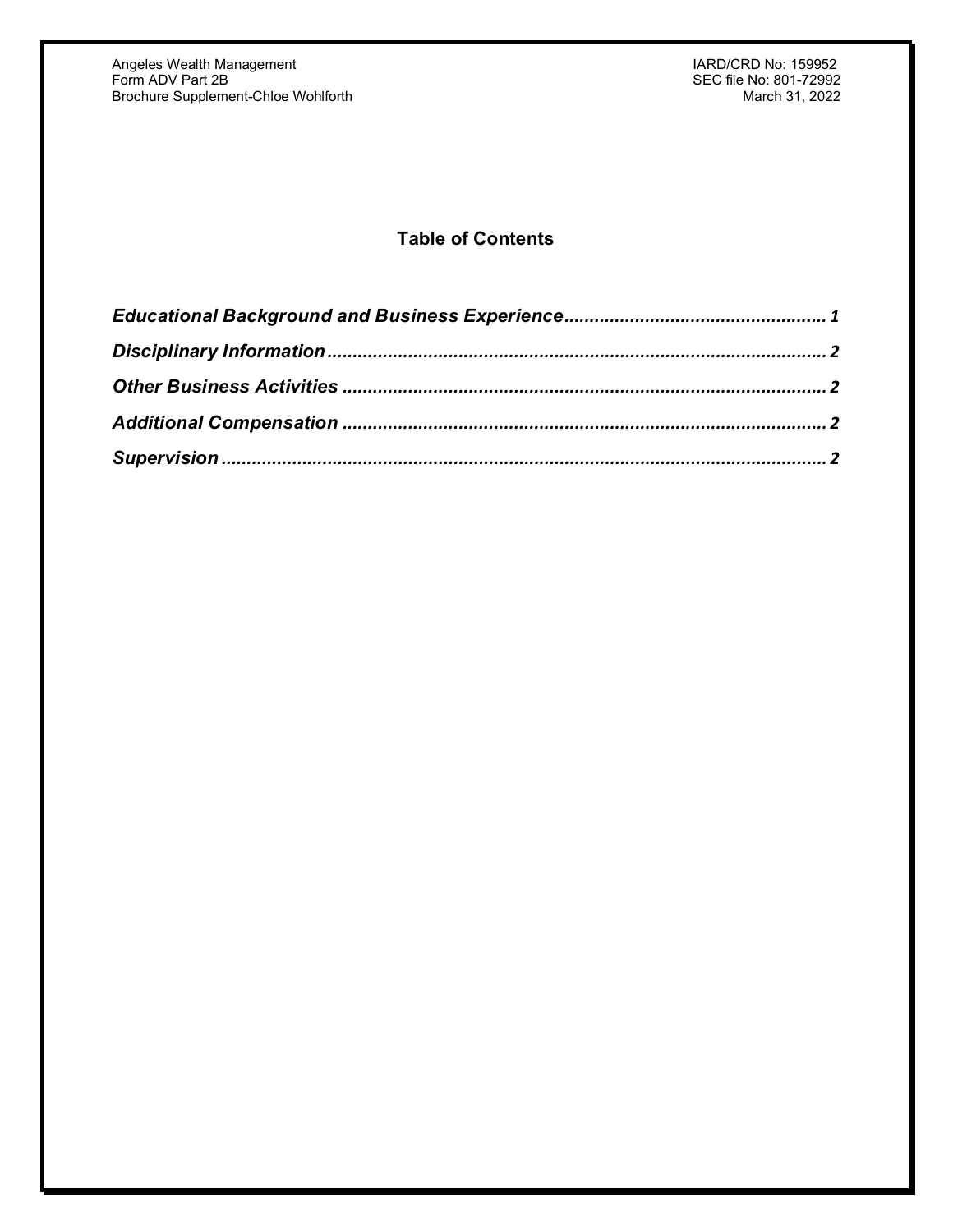### *Educational Background and Business Experience*

<span id="page-19-0"></span>Form ADV Part 2B, Item 2 Chloe Wohlforth was born in 1985. She joined Angeles Wealth Management in 2019 as Managing Director. She works directly with clients and is also part of the portfolio management team.

Prior to joining Angeles Wealth, Ms. Wohlforth was a Senior Advisor at Bridgewater Advisors, an independent registered investment advisor from 2016 to 2019. At Bridgewater, Ms. Wohlforth was responsible for providing investment management and financial planning solutions for clients. Prior to Bridgewater, Ms. Wohlforth advised families at Chilton Trust from 2011 to 2014. Prior to working at Chilton Trust she was in the investor relations department at Chilton Investment Company from 2008 to 2011.

Ms. Wohlforth received her Master's in Art Business at the Sotheby's Institute of Art in London in 2015 and received her A.B. in Art History from Princeton University in 2007. She is a Certified Financial Planner (CFP).

#### **CFP® - Certified Financial Planner™:**

.

The Certified Financial Planner™, CFP® and federally registered CFP marks are professional certification marks granted in the United States by Certified Financial Planner Board of Standards, Inc. ("CFP Board"). The CFP® certification is a voluntary certification; no federal or state law or regulation requires financial planners to hold CFP® certification. It is recognized in the United States and a number of other countries for its high standard of professional education, stringent code of conduct and standards of practice and ethical requirements that govern professional engagements with clients.

To attain the right to use the CFP® marks, an individual must satisfactorily fulfill the following requirements: Complete an advanced college-level course of study addressing the financial planning subject areas that CFP Board's studies have determined as necessary for the competent and professional delivery of financial planning services, and attain a Bachelor's Degree from a regionally accredited United States college or university (or its equivalent from a foreign university, pass the comprehensive CFP® Certification Examination, Complete at least three years of full-time financial planning-related experience and agree to be bound by CFP Board's Standards of Professional Conduct.

Individuals who become certified must complete 30 hours of continuing education hours every two years, including two hours on the Code of Ethics and other parts of the Standards of Professional Conduct, to maintain competence and keep up with developments in the financial industry and renew an agreement to be bound by the Standards of Professional Conduct. The Standards prominently require that CFP® professionals provide financial planning services at a fiduciary standard of care. This means CFP® professionals must provide financial planning services in the best interests of their clients.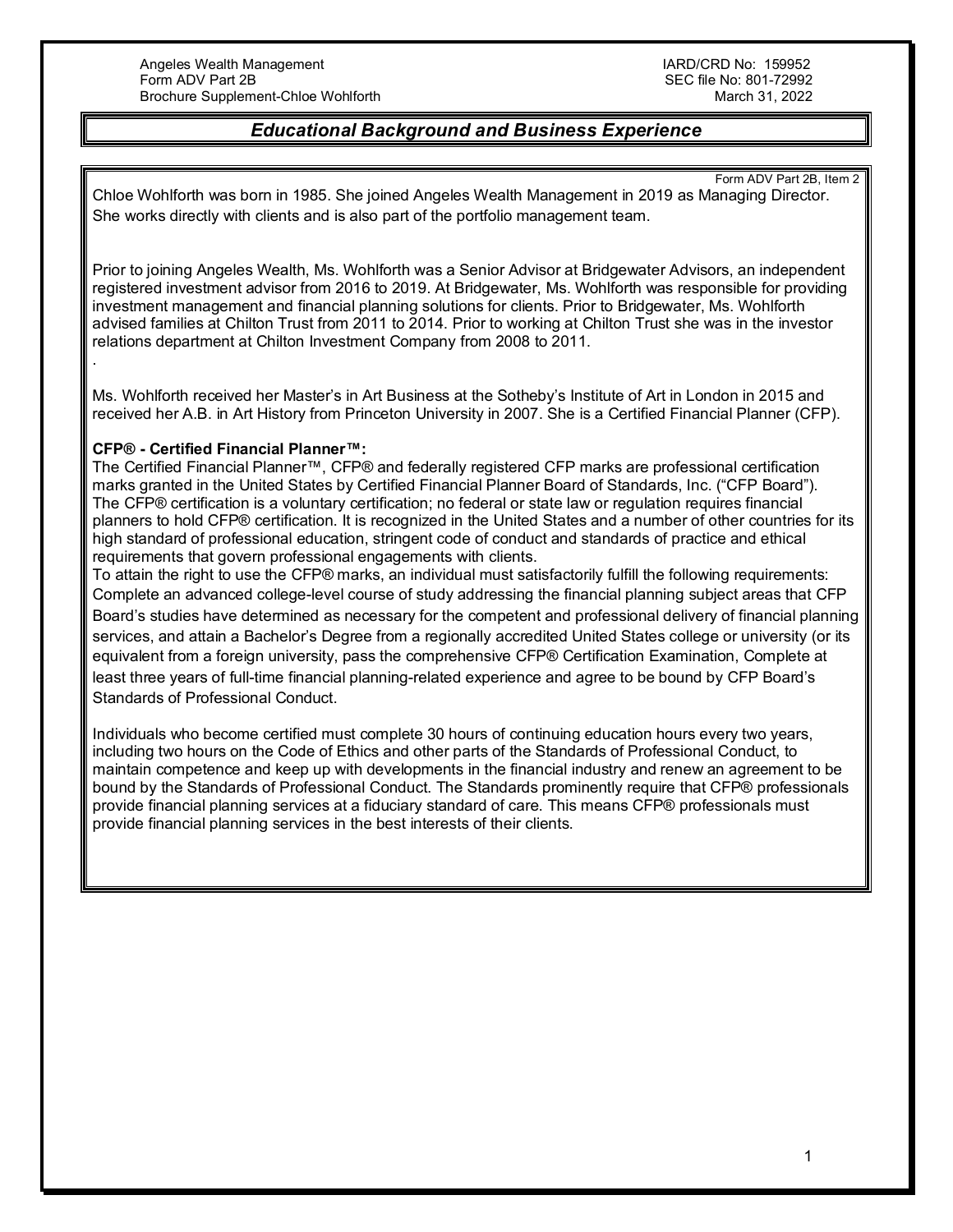SEC file No: 801-72992<br>March 31, 2022

# *Disciplinary Information*

Form ADV Part 2B, Item 3

<span id="page-20-0"></span>Chloe Wohlforth has no disciplinary information.

*Other Business Activities*

<span id="page-20-1"></span>Chloe Wohlforth has no outside business activities.

*Additional Compensation*

Form ADV Part 2B, Item 5

<span id="page-20-2"></span>Chloe Wohlforth has no additional compensation.

## *Supervision*

<span id="page-20-3"></span>Form ADV Part 2B, Item 6 Harry Grand is Ms. Wohlforth's direct supervisor. You may contact Ms. Wohlforth directly at 212-451-9290 or [hgrand@angeleswealth.com](mailto:hgrand@angeleswealth.com) to discuss Ms. Wohlforth's performance, or any other matter related to Ms. Wohlforth or Angeles Wealth Management

Form ADV Part 2B, Item 4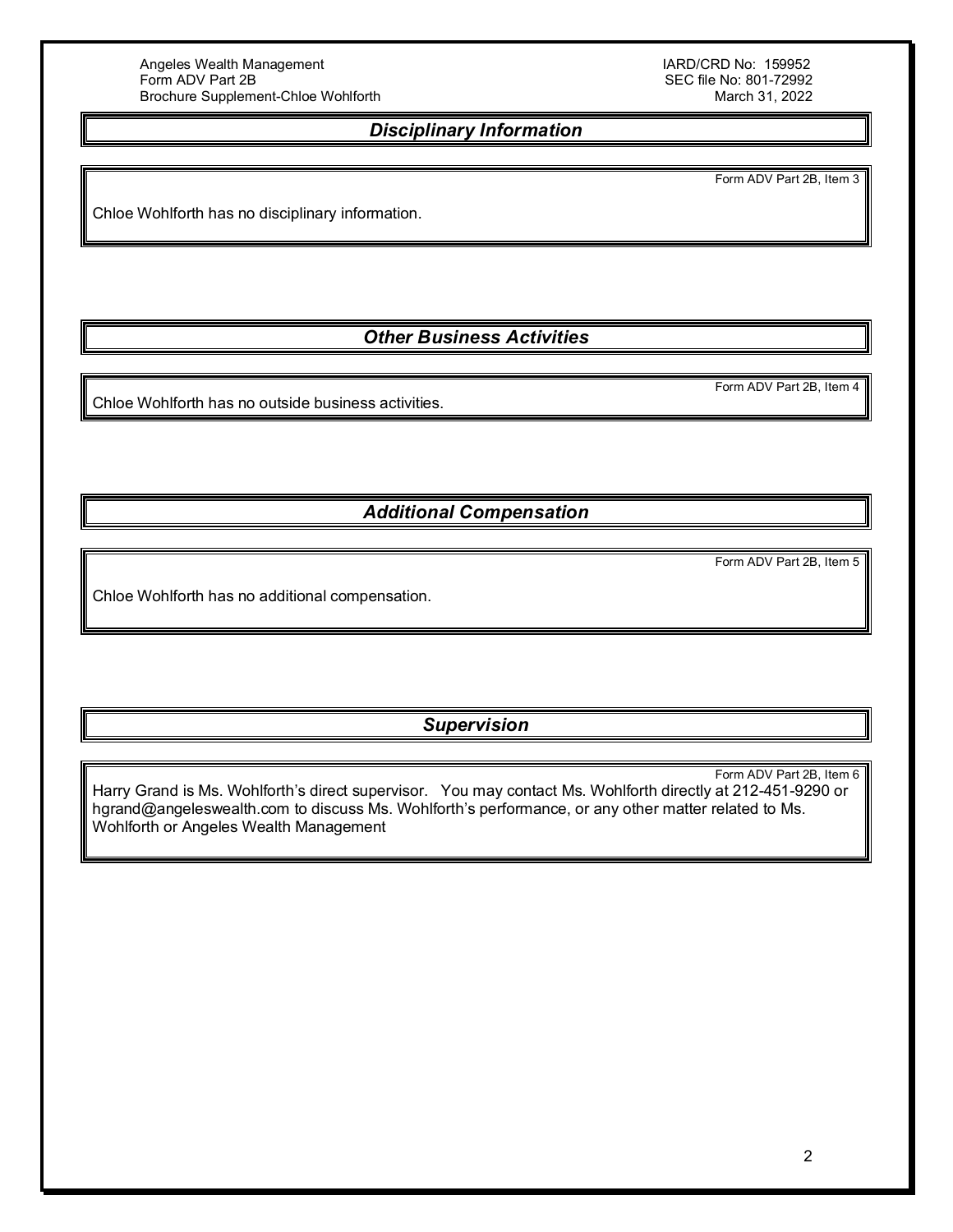**Gary W. Cloudman**

# **Angeles Wealth Management, LLC**

400 North Michigan Avenue, Suite S1700 Chicago, IL 60611 312-351-5593 310-393-6237 (fax)

March 31, 2022

## **FORM ADV PART 2B BROCHURE SUPPLEMENT**

**This brochure supplement provides information about Gary W. Cloudman that supplements the Angeles Wealth Management, LLC (AWM) brochure. You should have received a copy of that brochure. Please contact Stephen Smetana at 310-857-5827 or ssmetana@angelesinvestments.com if you did not receive AWM's brochure or if you have any questions about the contents of this supplement.**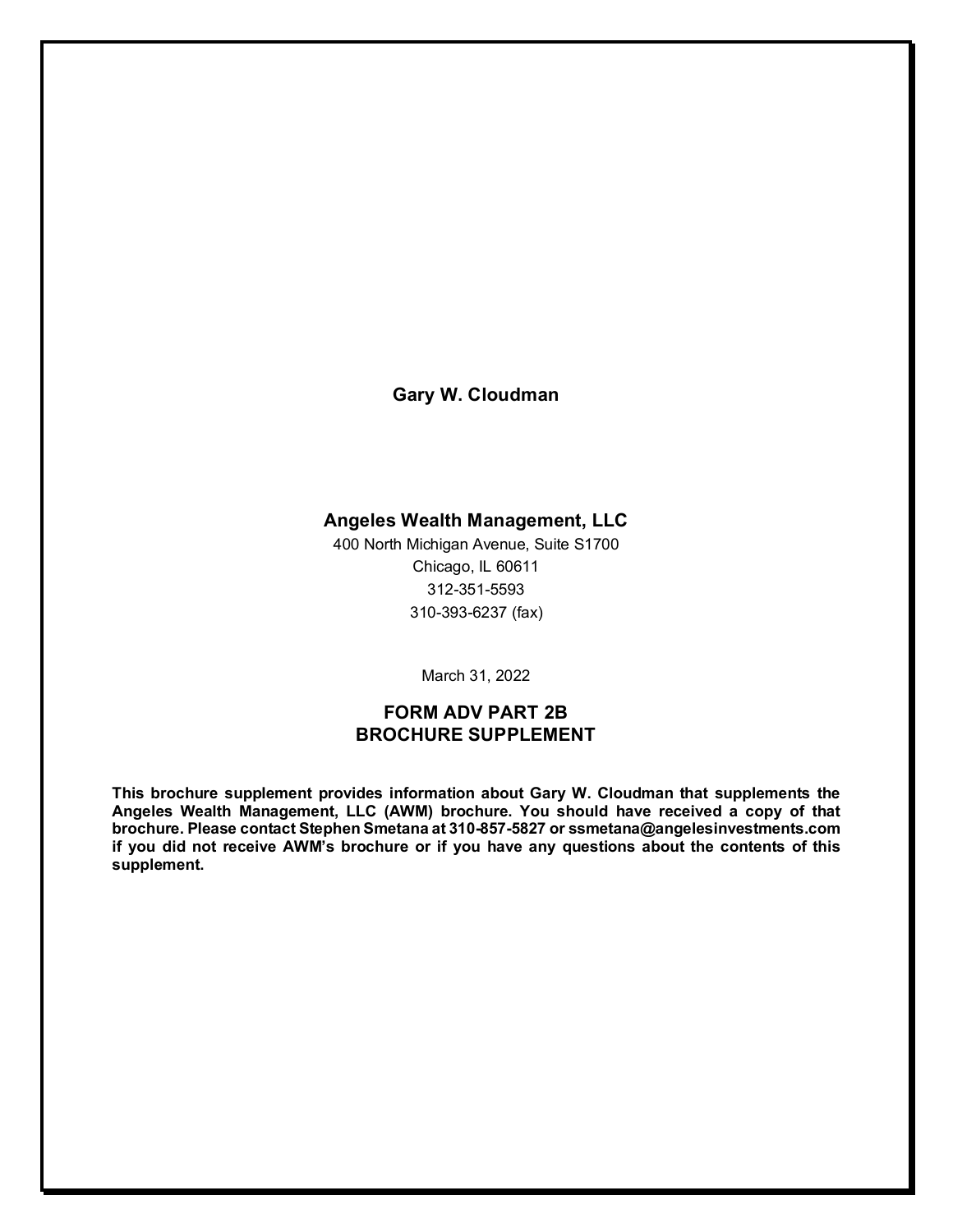# **Table of Contents**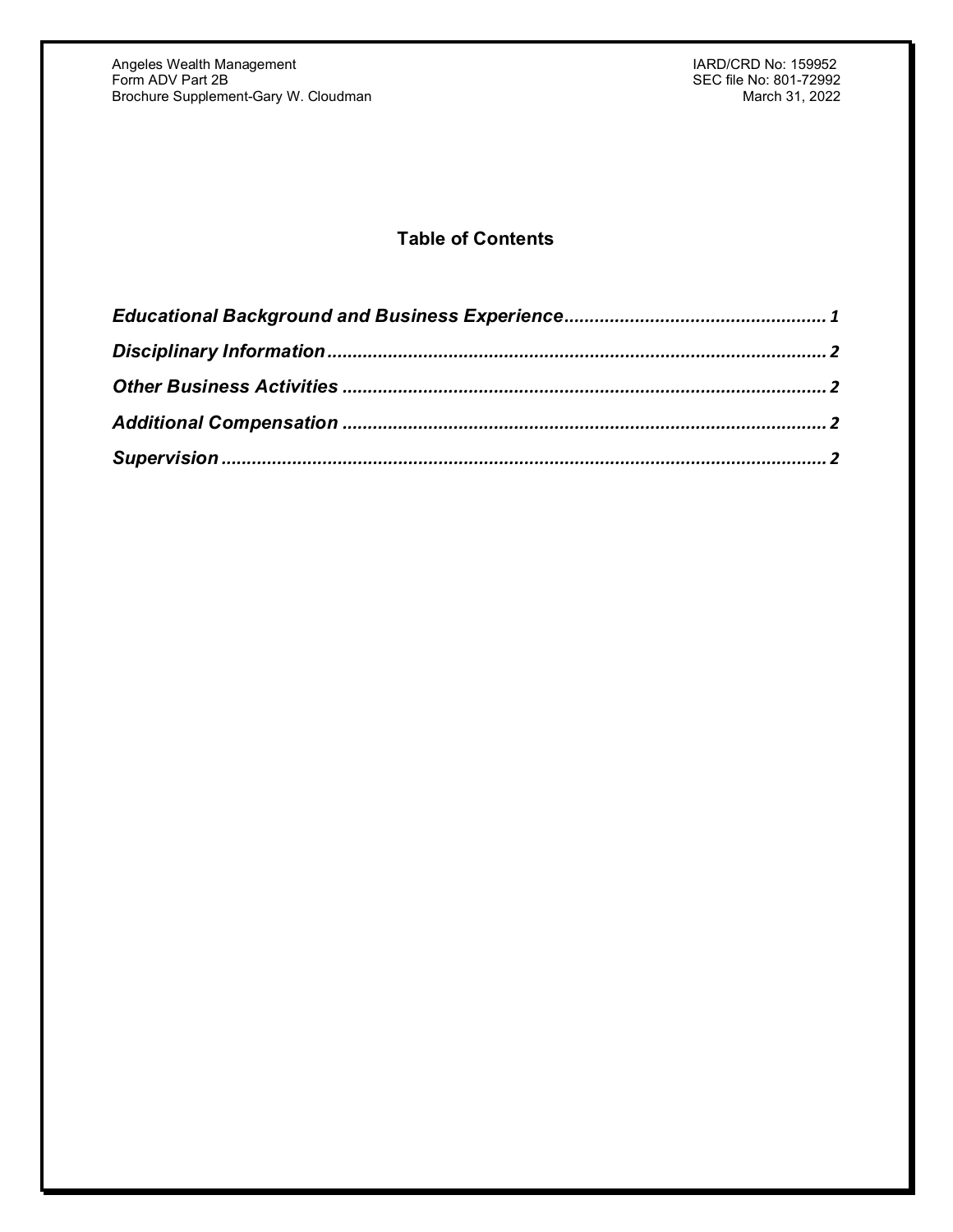## *Educational Background and Business Experience*

Form ADV Part 2B, Item 2

<span id="page-23-0"></span>Gary is 38 years old. Gary joined Angeles in 2021. Gary is a Managing Director of the Chicago office for Angeles Wealth and Head of Fiduciary Services. Gary has expertise advising high net worth individuals and families in all multifaceted aspects of their wealth with an understanding of the complex decisions facing those individuals. He advises clients with estate planning, business succession planning, pre-transactional planning, concentrated position management, wealth transfer strategies, family governance, risk management, and ensuring philanthropic goals have maximum impact.

Prior to joining Angeles Wealth, Gary led Metropolitan Capital Bank's Family Office Services and Wealth Consulting group from June 2016 through December 2021. Prior to that, Gary was a lead consultant at Criterion Group from June 2011 through June 2016.

Gary achieved an LLM in taxation from Northwestern University. He earned a J.D. from University of Illinois College of Law, graduating Cum Laude with Honors. He received a B.A. in political philosophy from James Madison College of Michigan State University graduating with Honors and as a member of the Honors College. Gary serves as the Board President of Near North Montessori School and served on the finance committee of Windy City Habitat for Humanity.

The LL.M. (Master of Laws) is an internationally recognized postgraduate law degree. An LL.M. is usually obtained by completing a one-year full-time program. Law students and professionals frequently pursue the LL.M. to gain expertise in a specialized field of law, for example in the area of tax law or international law.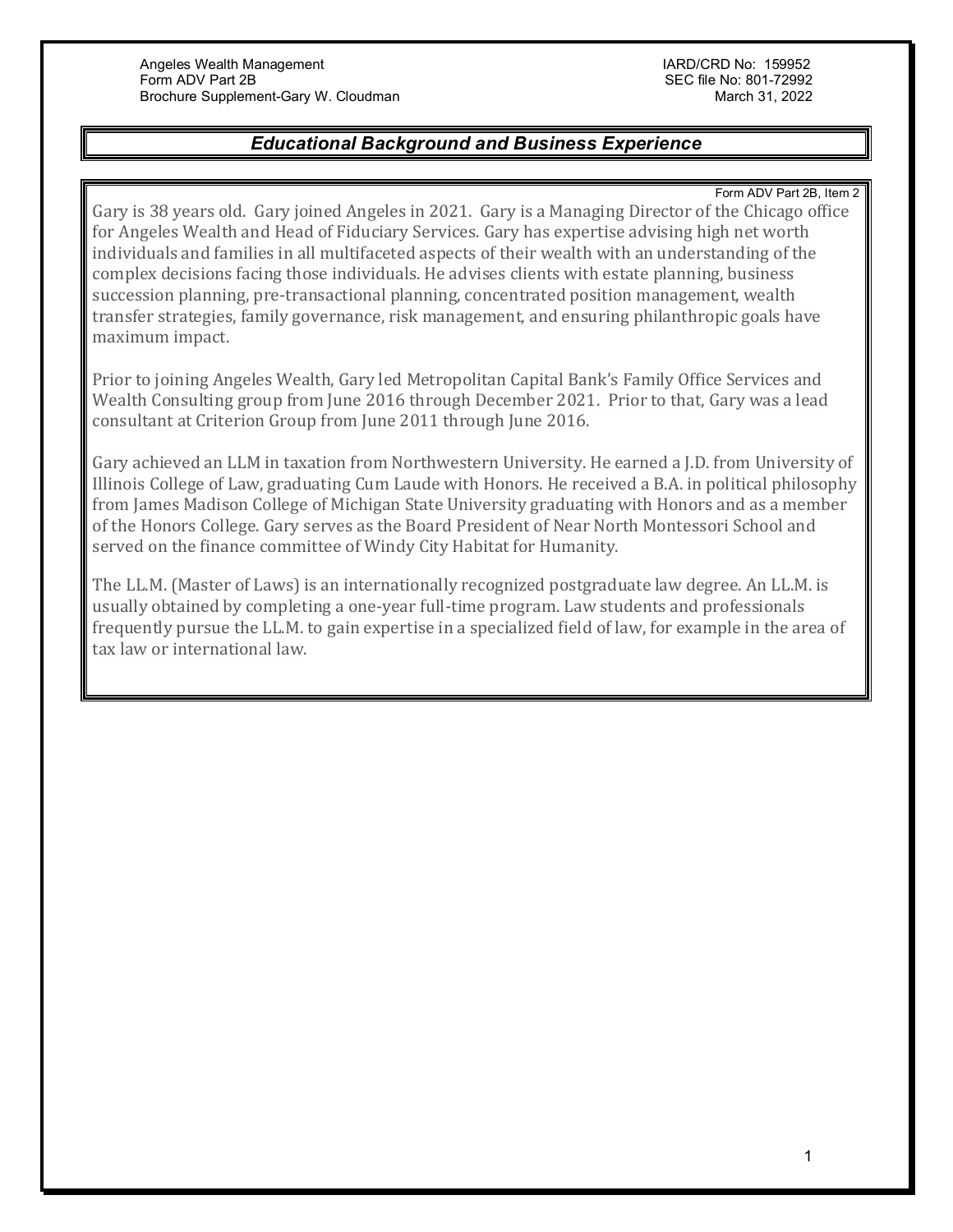SEC file No: 801-72992<br>March 31, 2022

## *Disciplinary Information*

Form ADV Part 2B, Item 3

<span id="page-24-0"></span>Gary Cloudman has no disciplinary information.

*Other Business Activities*

<span id="page-24-1"></span>Gary Cloudman has no outside business activities.

*Additional Compensation*

Form ADV Part 2B, Item 5

Form ADV Part 2B, Item 4

<span id="page-24-2"></span>Gary Cloudman has no additional compensation.

## *Supervision*

<span id="page-24-3"></span>Form ADV Part 2B, Item 6 Jonathan Foster is Mr. Cloudman's direct supervisor. You may contact Jonathan directly at 310-857-5840 or [jfoster@angelesadvisors.com](mailto:jfoster@angelesadvisors.com) to discuss Mr. Cloudman's performance, or any other matter related to Mr. Cloudman or Angeles Wealth Management.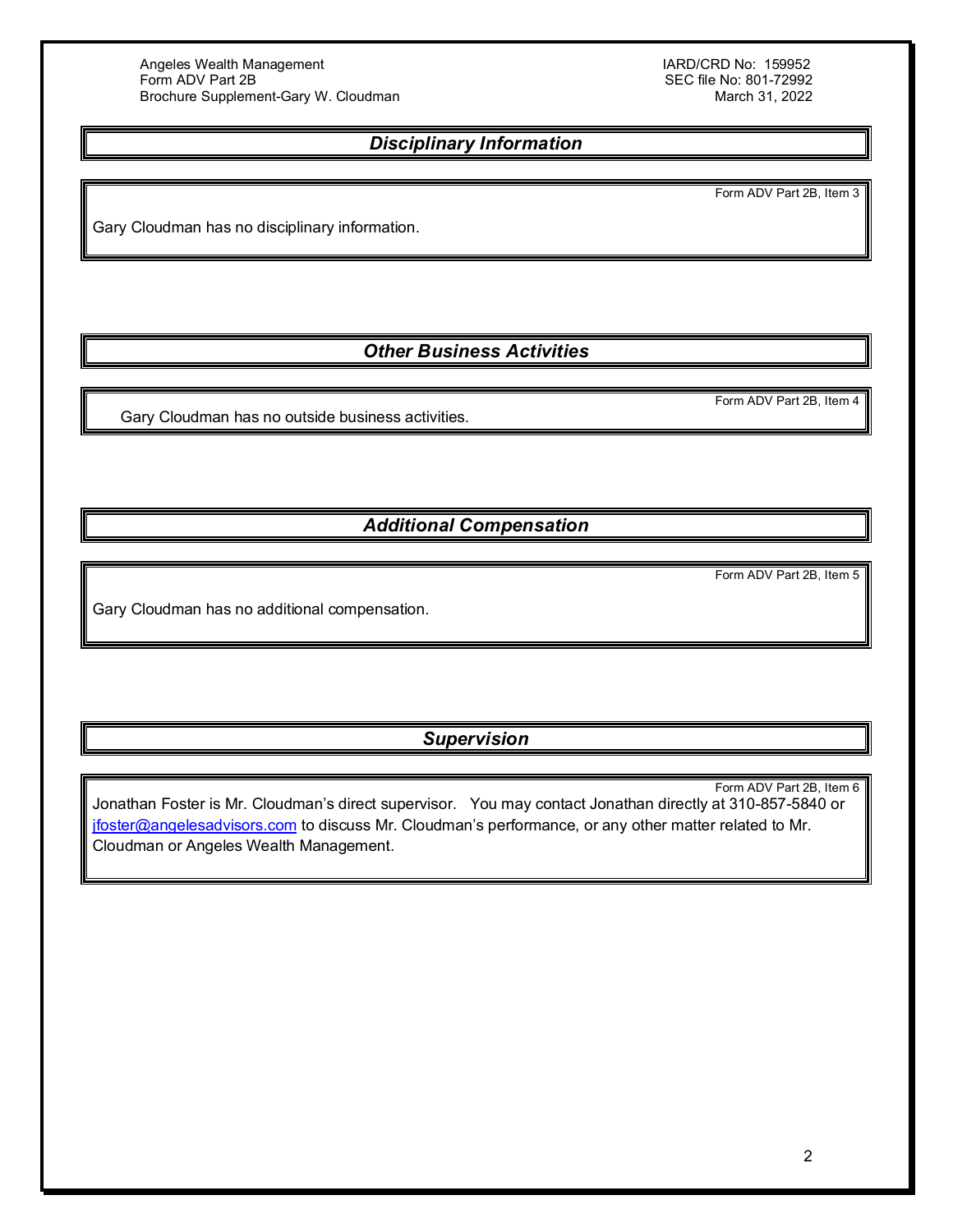**Harry S. Grand**

### **Angeles Wealth Management, LLC**

375 Park Avenue, Suite 2209, New York, NY 10152 212-451-9240 310-393-6200 (fax)

March 31, 2022

## **FORM ADV PART 2B BROCHURE SUPPLEMENT**

**This brochure supplement provides information about Harry S. Grand that supplements the Angeles Wealth Management, LLC (AWM) brochure. You should have received a copy of that brochure. Please contact Stephen Smetana at 310-857-5827 or ssmetana@angelesinvestments.com if you did not receive AWM's brochure or if you have any questions about the contents of this supplement.**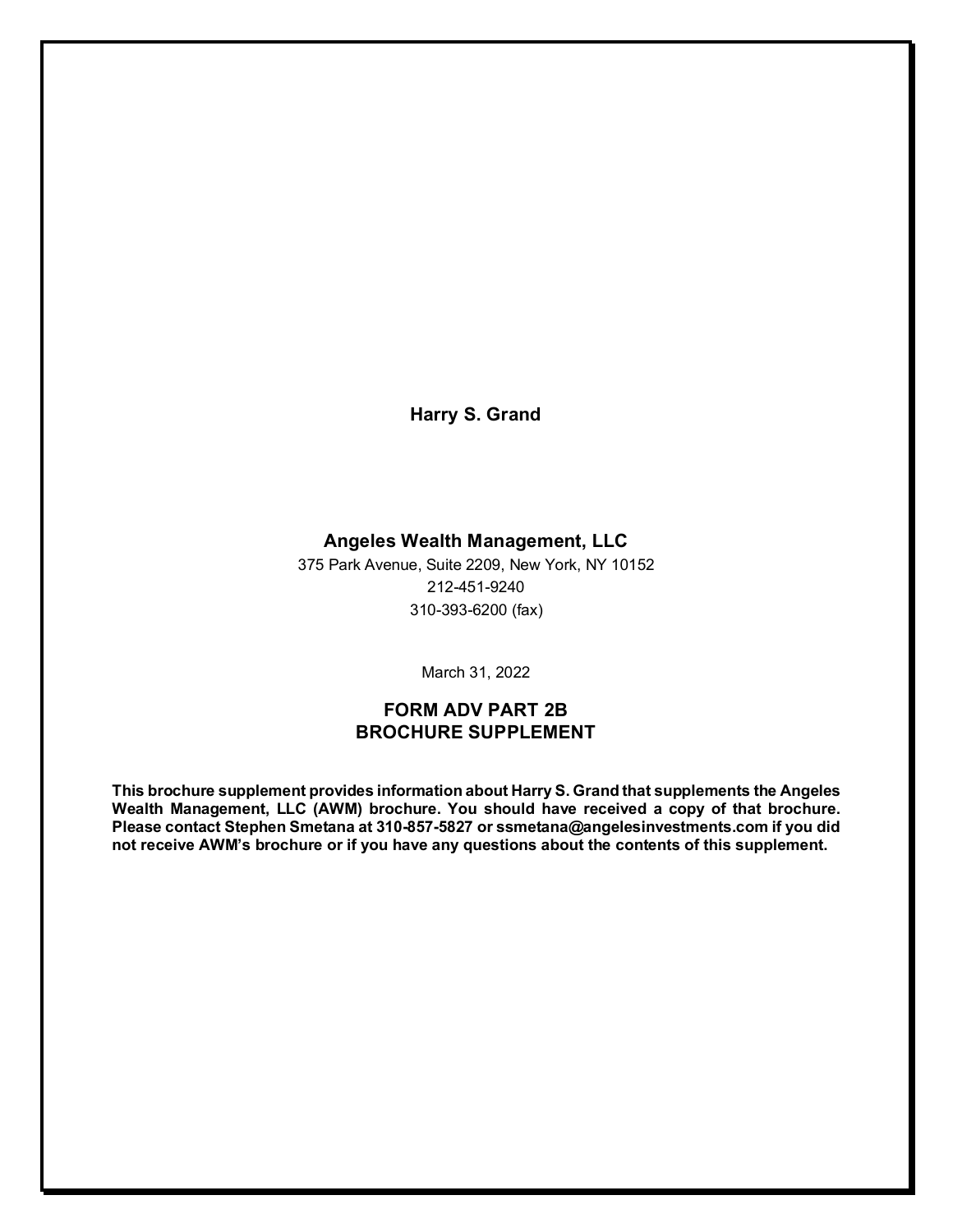Angeles Wealth Management IARD/CRD No: 159952 Form ADV Part 2B SEC file No: 801-72992 Brochure Supplement-Harry S. Grand March 31, 2022 - March 31, 2022

# **Table of Contents**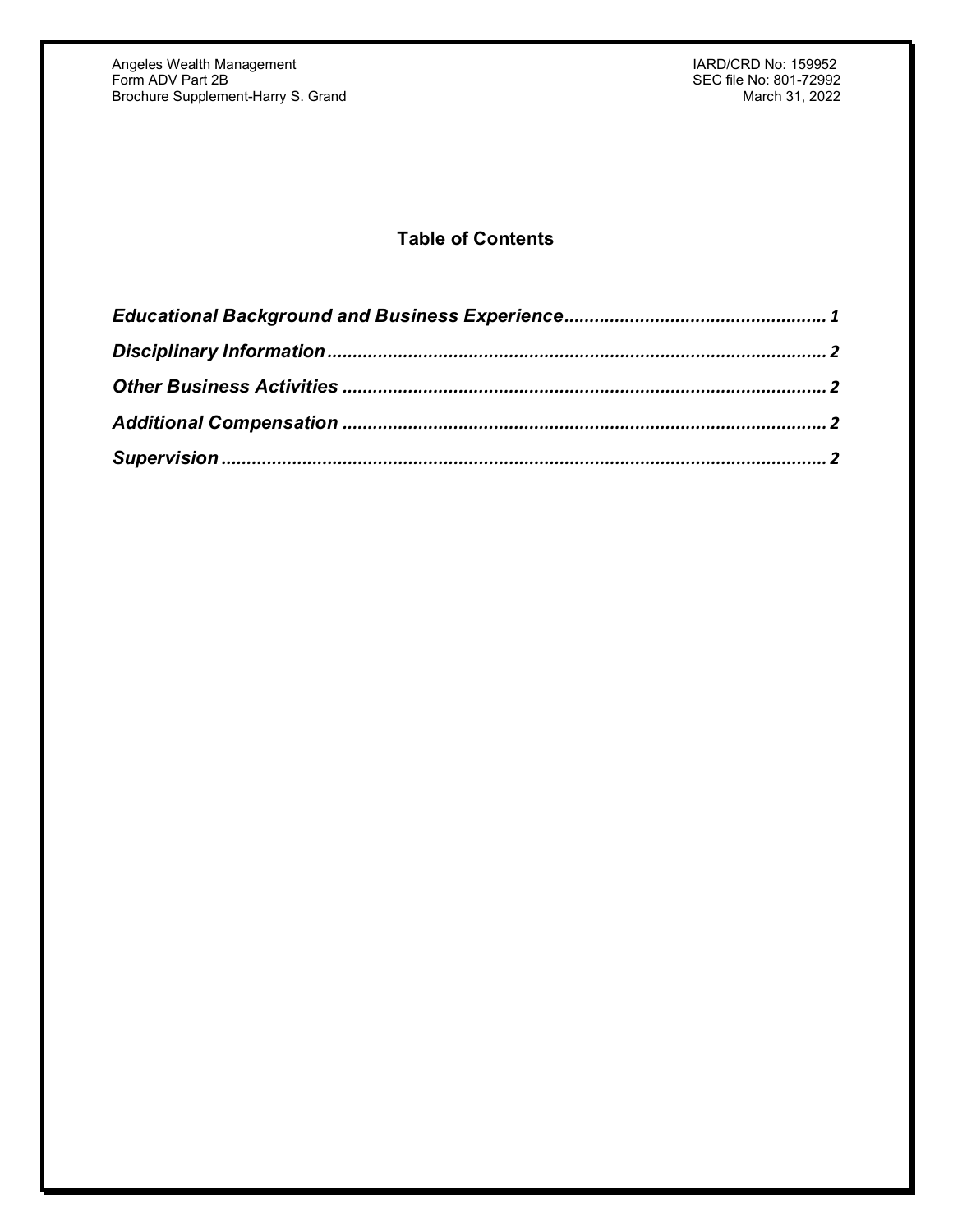## *Educational Background and Business Experience*

Form ADV Part 2B, Item 2

<span id="page-27-0"></span>Harry Grand was born in 1978. He is a Senior Managing Director and Head of the New York office of Angeles Wealth. Mr. Grand brings over 20 years of experience advising families, individuals, foundations, and family offices.

From January of 2013 through April 2019, Mr. Grand held several leadership positions including Managing Director, Head of Client Advisory and member of the Executive Committees at Chilton Trust. From March 2010 to January 2013 Mr. Grand was a Senior Vice President at Lazard Wealth Management, and from March 2007 to March 2010 he was Chief of Staff to the President and CEO of Rockefeller & Company.

Mr. Grand earned a Masters of Business Administration with a concentration in Finance and Marketing from Columbia Business School. He received a B.A. from Hamilton College with a double major in International Politics and French, with a minor in Art History. Mr. Grand is a member of the Young Presidents' Organization and serves as Trustee for the Rippowam Cisqua School. Fluent in French, Mr. Grand holds the Certificat Pratique de Langue Française from the Sorbonne in Paris. He also serves on the board of Supportive Care Matters and acts as a Class Agent for The Taft School, Hamilton College and Columbia Business School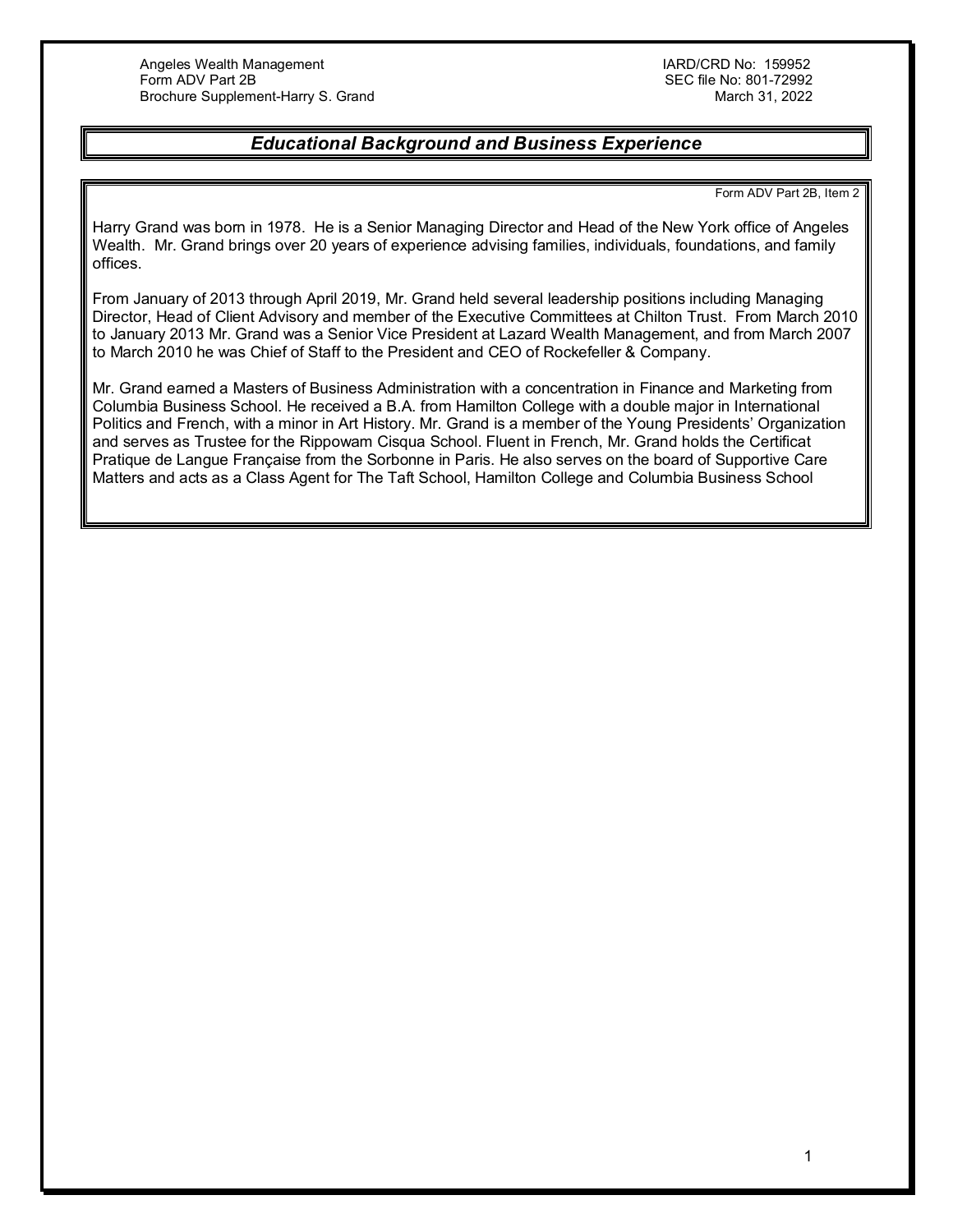SEC file No: 801-72992<br>March 31, 2022

## *Disciplinary Information*

Form ADV Part 2B, Item 3

<span id="page-28-0"></span>Harry Grand has no disciplinary information.

*Other Business Activities*

Form ADV Part 2B, Item 4

<span id="page-28-1"></span>Harry Grand has no outside business activities.

*Additional Compensation*

Form ADV Part 2B, Item 5

<span id="page-28-2"></span>Harry Grand has no additional compensation.

*Supervision*

<span id="page-28-3"></span>Form ADV Part 2B, Item 6 Jonathan Foster is Mr. Grand's direct supervisor. You may contact Jonathan directly at 310-857-5840 or [jfoster@angelesadvisors.com](mailto:jfoster@angelesadvisors.com) to discuss Mr. Grand's performance, or any other matter related to Mr. Grand or Angeles Wealth Management.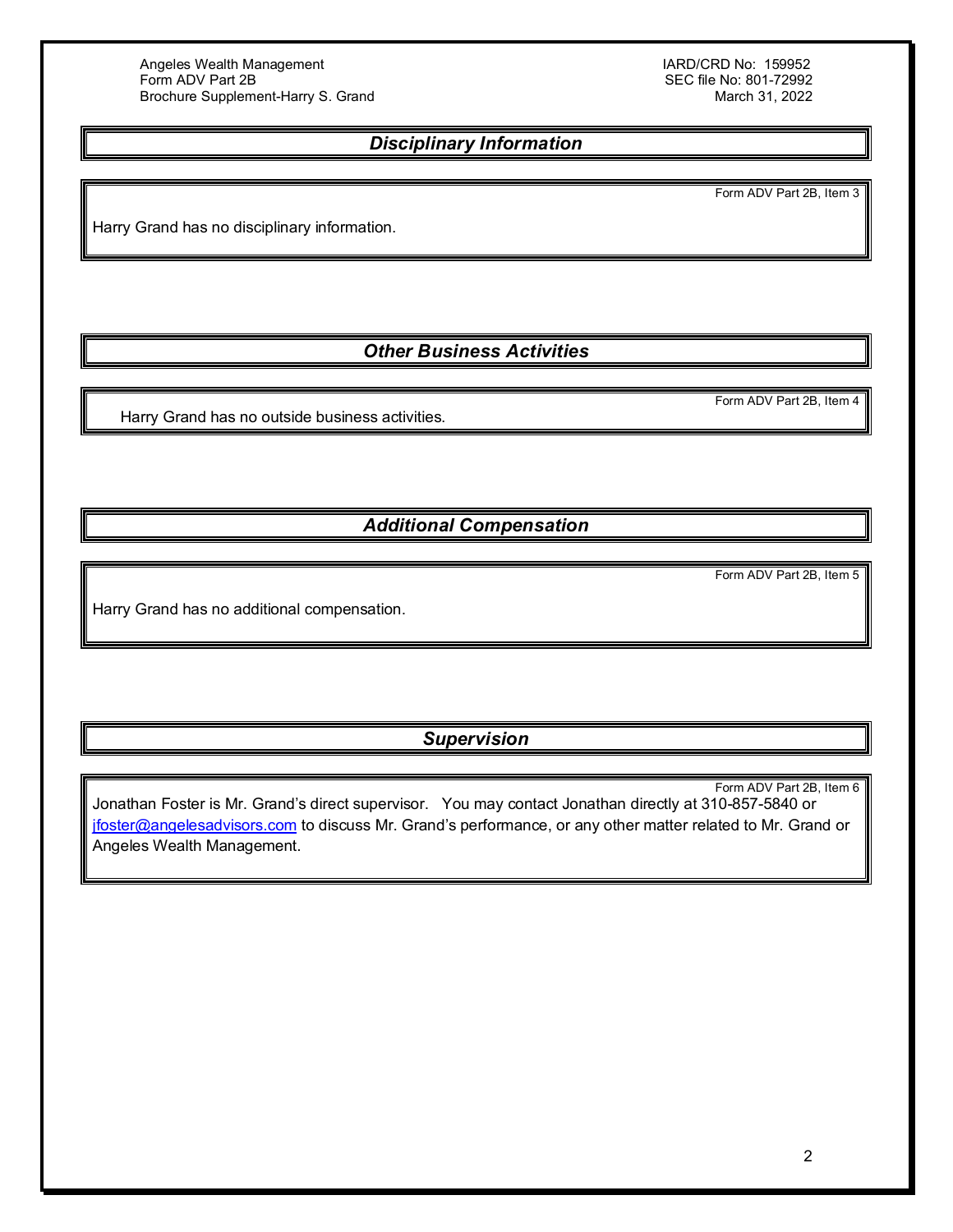**Jonathan R. Foster**

## **Angeles Wealth Management, LLC**

429 Santa Monica Boulevard, Suite 650, Santa Monica, CA 90401 310-393-6300 310-393-6200 (fax)

March 31, 2022

## **FORM ADV PART 2B BROCHURE SUPPLEMENT**

**This brochure supplement provides information about Jonathan R. Foster that supplements the Angeles Wealth Management, LLC (AWM) brochure. You should have received a copy of that brochure. Please contact Stephen Smetana at 310-857-5827 or ssmetana@angelesinvestments.com if you did not receive AWM's brochure or if you have any questions about the contents of this supplement.**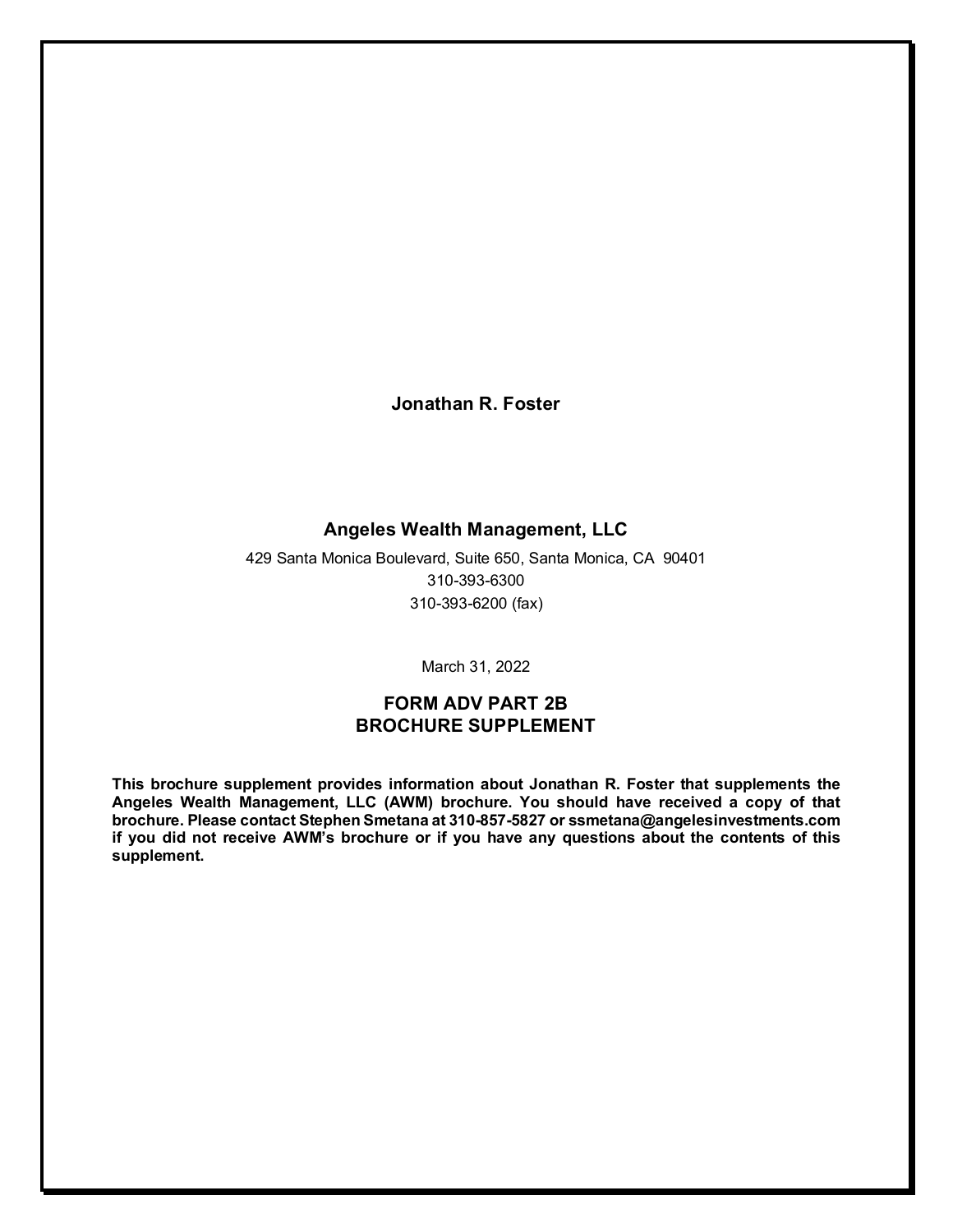# **Table of Contents**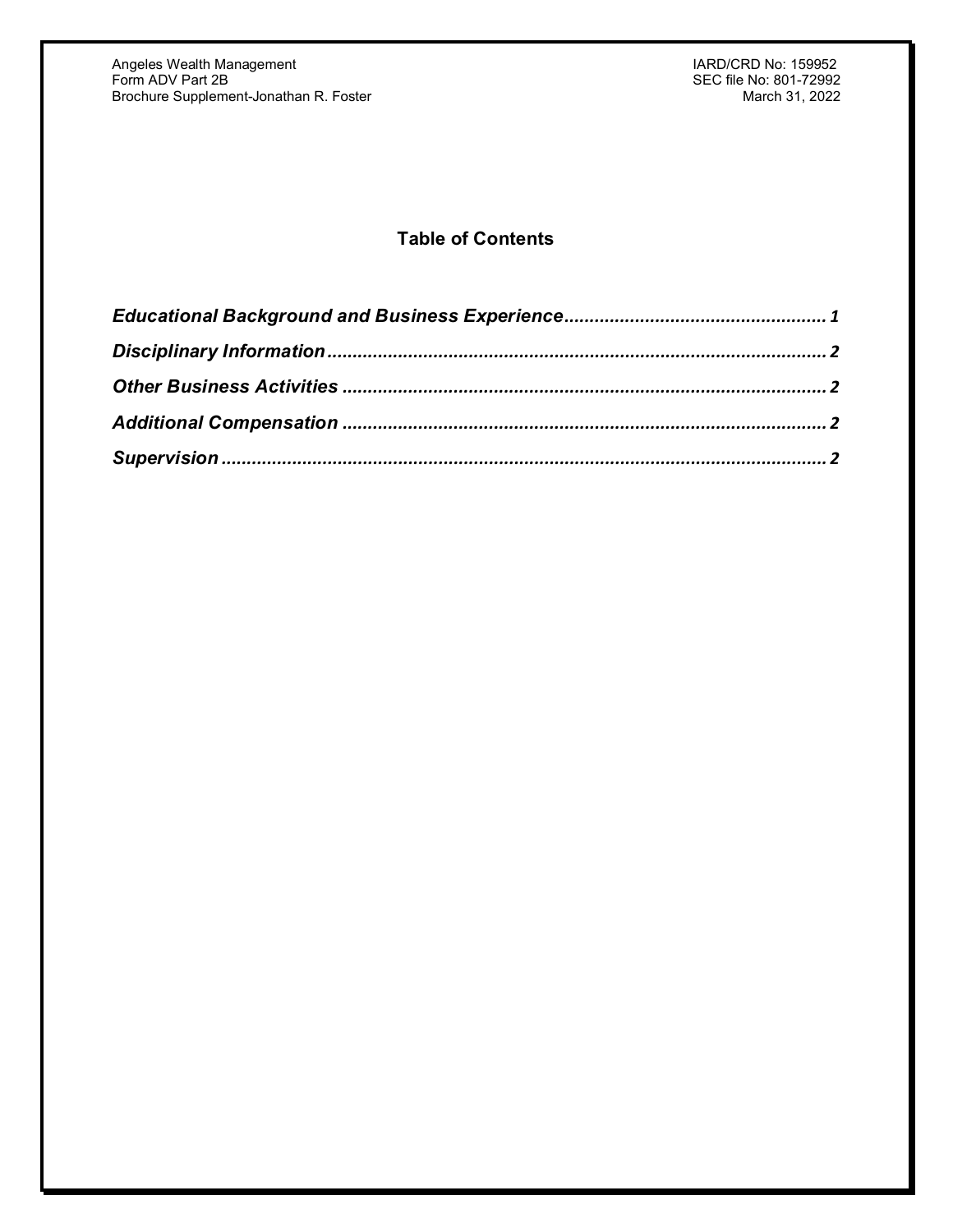## *Educational Background and Business Experience*

Form ADV Part 2B, Item 2

<span id="page-31-0"></span>Jonathan Foster was born in 1957. Mr. Foster is responsible for all aspects of the operations of Angeles Wealth Management. Mr. Foster has over 25 years of experience in wealth management as both a client advisor, and in senior management positions.

From 2009 to 2011, prior to co-founding Angeles Wealth, Mr. Foster was President of two related companies, Carson Wealth Management Group, one of the nation's premier full-service wealth management firms, and Peak Advisor Alliance, the largest independent coaching and consulting service focused on financial advisors. From, 2007 to 2009, Mr. Foster spearheaded a wealth management acquisition and management strategy in partnership with ACI Capital, a NYC private equity company. From 1995 to 2007, Mr. Foster was the CEO of Howard Capital Management, and upon its acquisition by ETrade Financial in 2005, Mr. Foster also assumed the role of Head of Wealth Management, and later VP – Head of Advisor M&A and Strategy for ETrade Financial.

Mr. Foster received an MBA in Finance from Northeastern University, and is a member of the Beta Gamma Sigma International Honor Society. He received his BA in Political Science from the University of Pennsylvania, where he was captain of the varsity squash team and an All-American.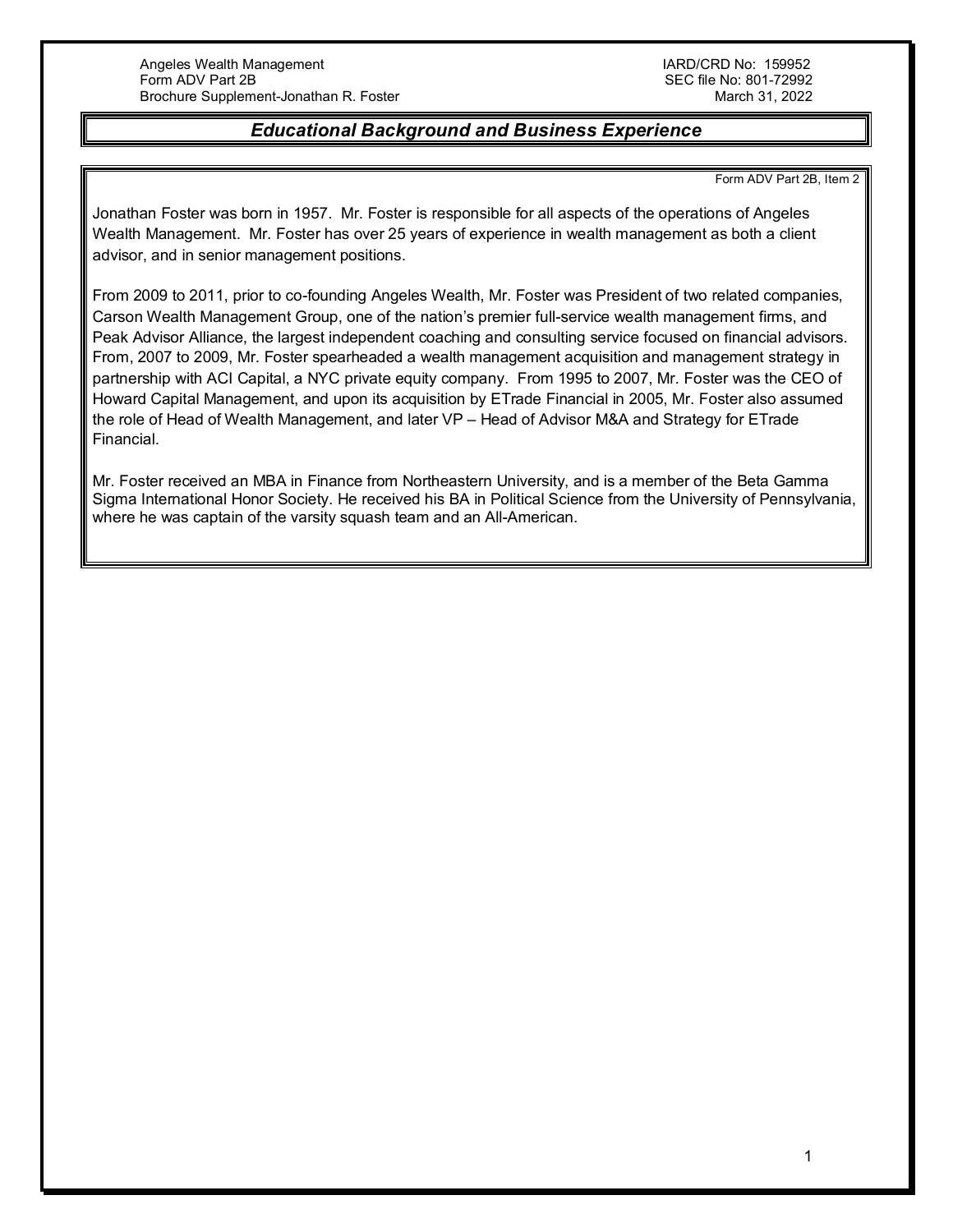SEC file No: 801-72992<br>March 31, 2022

## *Disciplinary Information*

Form ADV Part 2B, Item 3

<span id="page-32-0"></span>Jonathan Foster has no disciplinary information.

# *Other Business Activities*

Form ADV Part 2B, Item 4

<span id="page-32-1"></span>Jonathan Foster has no outside business activities.

*Additional Compensation*

Form ADV Part 2B, Item 5

<span id="page-32-2"></span>Jonathan Foster has no additional compensation.

*Supervision*

Form ADV Part 2B, Item 6

<span id="page-32-3"></span>Michael Rosen and Howard Perlow are the managing members of the Angeles Investment Advisors, LLC, which is the majority owner of Angeles Wealth Management. You may contact Michael Rosen or Howard Perlow directly at our main number of 310-393-6300 or email them at [mrosen@angelesadvisors.com](mailto:mrosen@angelesadvisors.com); or [hperlow@angelesadvisors.com](mailto:hperlow@angelesadvisors.com) respectively to discuss Jonathan Foster's performance, or any other matter related to Mr. Foster or Angeles Wealth Management.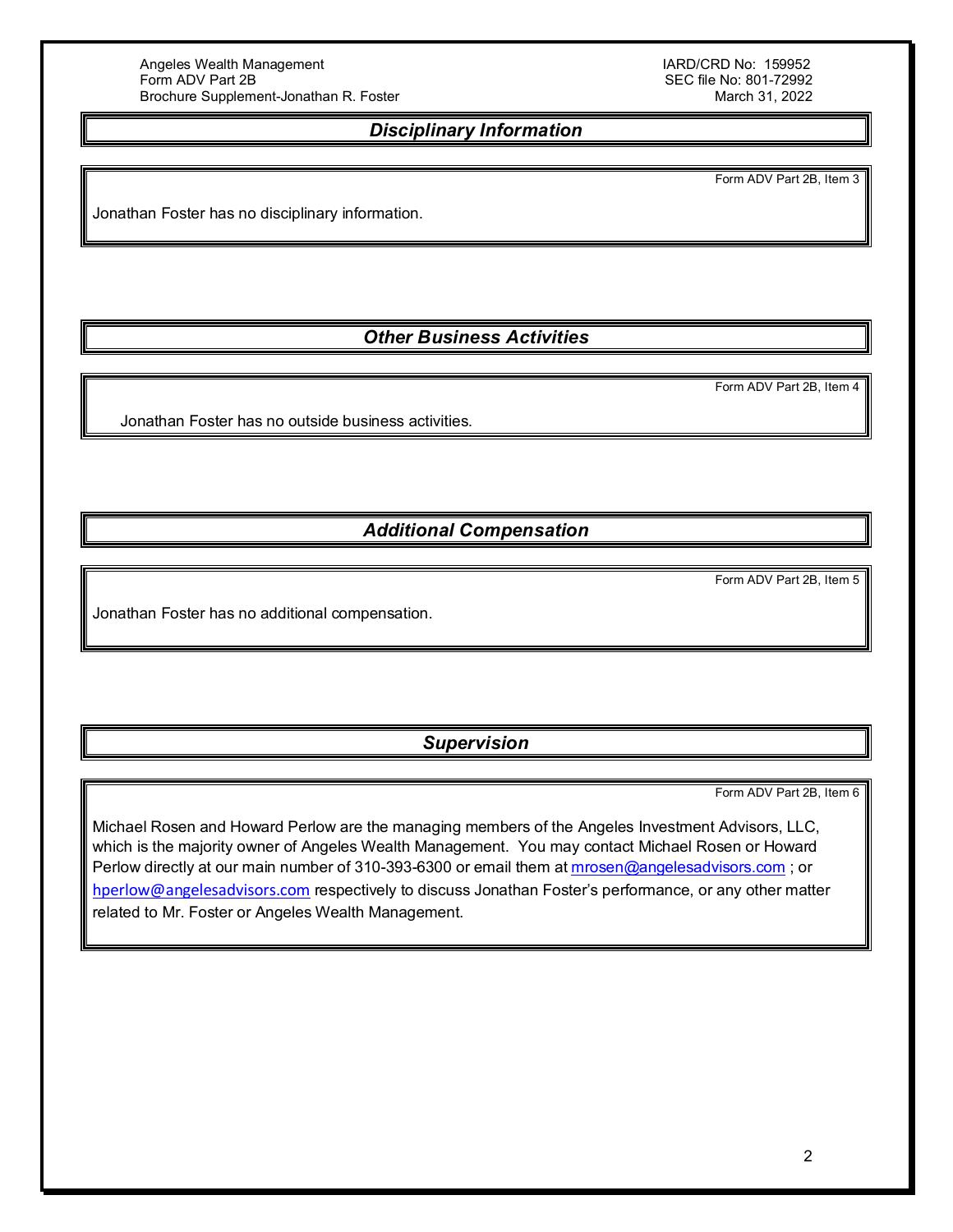**Joshua R. Rothstein, CFA**

### **Angeles Wealth Management, LLC**

429 Santa Monica Boulevard, Suite 650, Santa Monica, CA 90401 310-393-6300 310-393-6200 (fax)

March 31, 2022

## **FORM ADV PART 2B BROCHURE SUPPLEMENT**

**This brochure supplement provides information about Joshua R. Rothstein, CFA that supplements the Angeles Wealth Management, LLC (AWM) brochure. You should have received a copy of that brochure. Please contact Stephen Smetana at 310-857-5827 or ssmetana@angelesinvestments.com if you did not receive AWM's brochure or if you have any questions about the contents of this supplement.**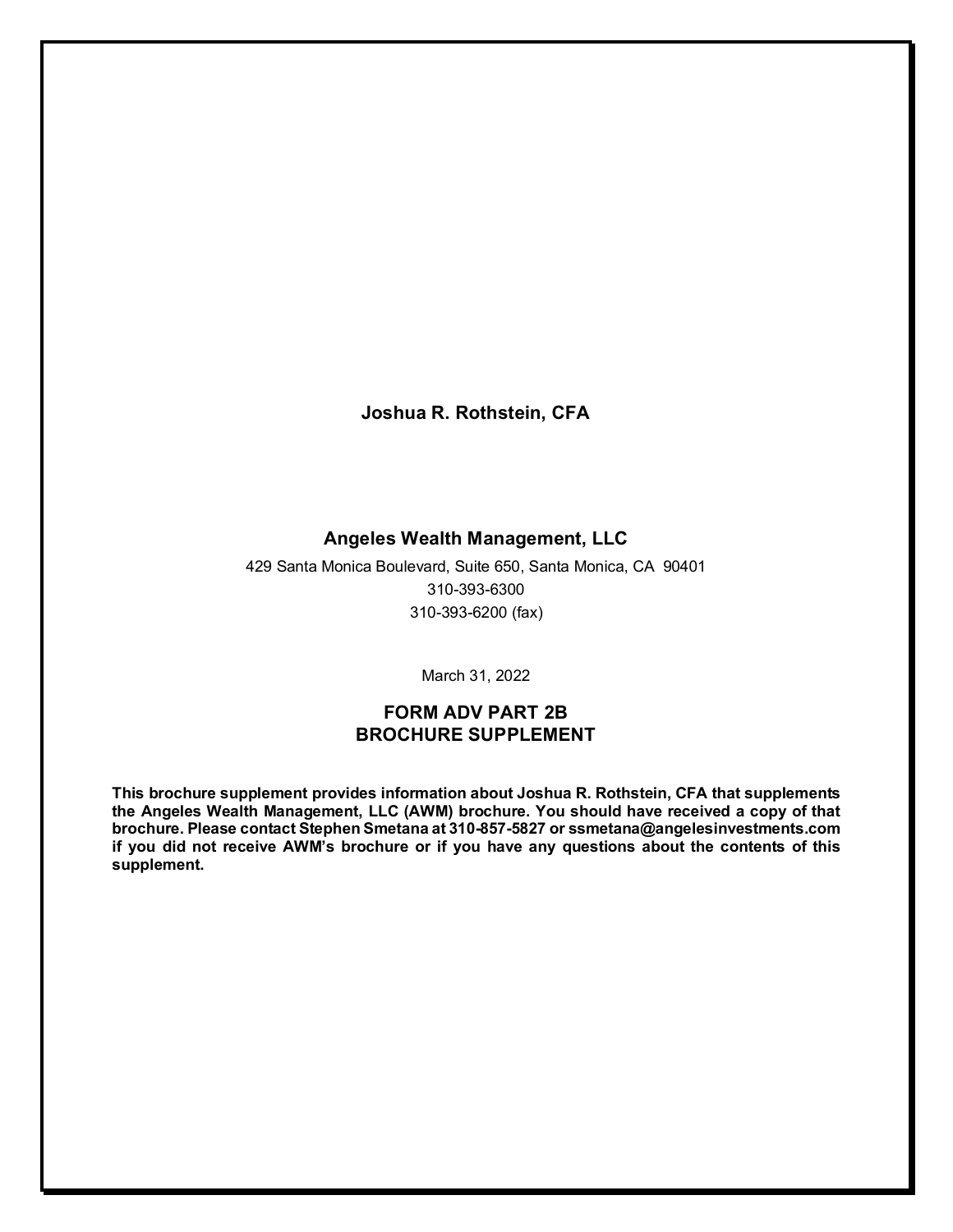# **Table of Contents**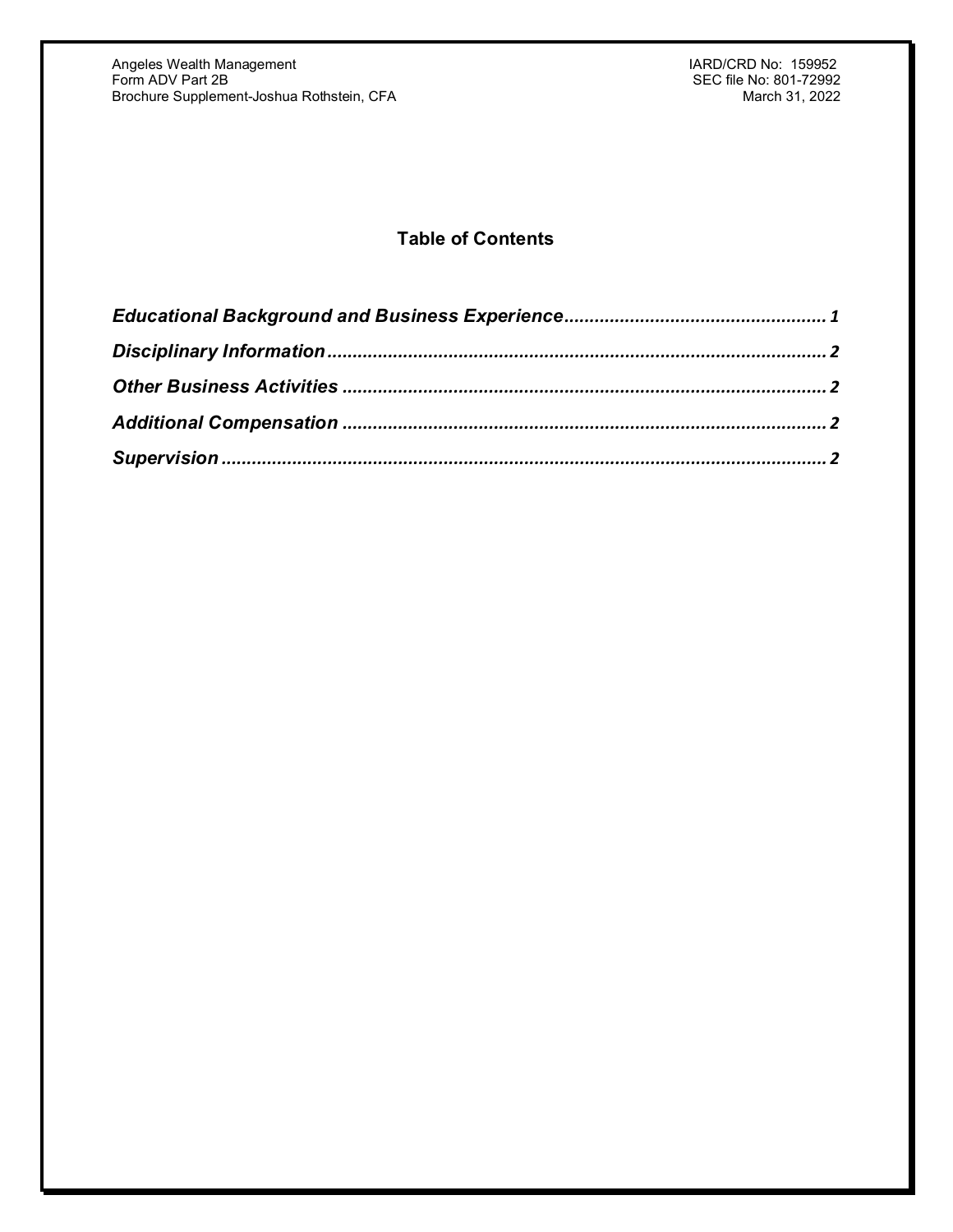## *Educational Background and Business Experience*

Form ADV Part 2B, Item 2

<span id="page-35-0"></span>Joshua Ryan Rothstein was born in 1984. Mr. Rothstein joined Angeles Wealth Management in 2014. He works directly with clients, and is also a member of the portfolio management team.

Prior to joining Angeles Wealth, Mr. Rothstein was a Vice President for Guggenheim Partners in New York City and a Portfolio Manager for Guggenheim Investment Advisors. He joined Guggenheim in 2006 and was responsible for initial portfolio construction and ongoing portfolio management for certain members of Guggenheim's family wealth clientele. At Guggenheim, Mr. Rothstein performed client asset allocation modeling, portfolio rebalancing, and performance evaluation. Mr. Rothstein holds a Bachelor's of Science in Management in Finance from Tulane University. He is a Chartered Financial Analyst® Charterholder and a member of the CFA Society of Los Angeles.

The Chartered Financial Analyst (CFA) charter is a globally respected, graduate-level investment credential established in 1962 and awarded by the CFA Institute, the largest global association of investment professionals.

There are currently more than 100,000 CFA charter holders working in over 145 countries. To earn the CFA charter, candidates must: 1) pass three sequential, six-hour examinations; 2) have at least four years of qualified professional investment experience; 3) join the CFA Institute; and 4) commit to abide by, and annually reaffirm, their adherence to the CFA Institute Code of Ethics and Standards of Professional Conduct.

The CFA Institute Code of Ethics and Standards of Professional Conduct, enforced through an active professional conduct program, requires CFA charter holders to:

- $\triangleright$  Place their clients' interests ahead of their own
- $\triangleright$  Maintain independence and objectivity
- $\triangleright$  Act with integrity
- $\triangleright$  Maintain and improve their professional competence
- $\triangleright$  Disclose conflicts of interest and legal matters

To learn more about the CFA charter, visit www.cfainstitute.org.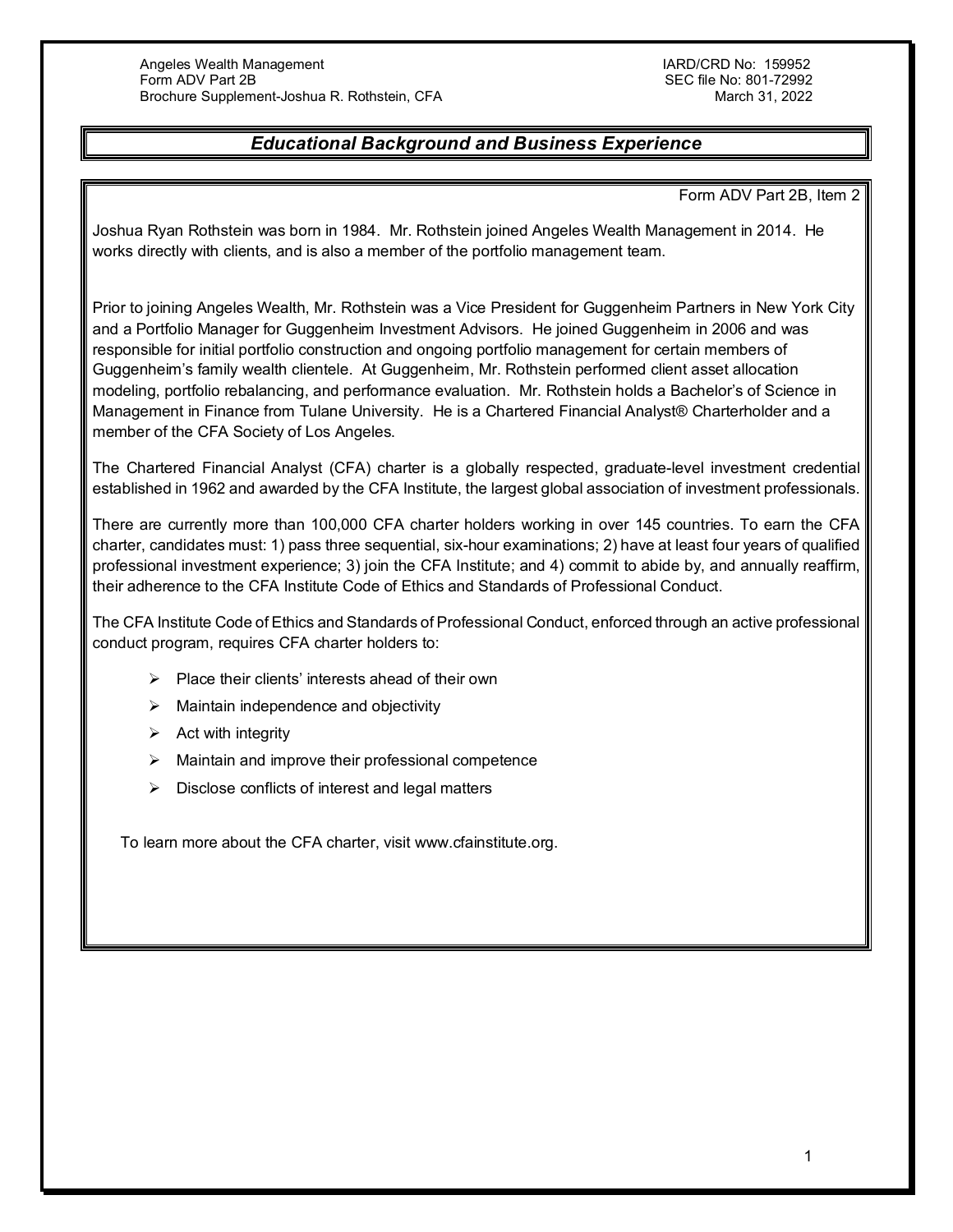SEC file No: 801-72992<br>March 31, 2022

## *Disciplinary Information*

<span id="page-36-0"></span>Joshua Rothstein has no disciplinary information.

*Other Business Activities*

Form ADV Part 2B, Item 4

<span id="page-36-1"></span>Joshua Rothstein has no outside business activities.

*Additional Compensation*

Form ADV Part 2B, Item 5

<span id="page-36-2"></span>Joshua Rothstein has no additional compensation.

*Supervision*

Form ADV Part 2B, Item 6

<span id="page-36-3"></span>Jonathan Foster is Mr. Rothstein's direct supervisor. You may contact Jonathan directly at 310-857-5840 to discuss Joshua Rothstein's performance, or any other matter related to Mr. Rothstein or Angeles Wealth Management.

Form ADV Part 2B, Item 3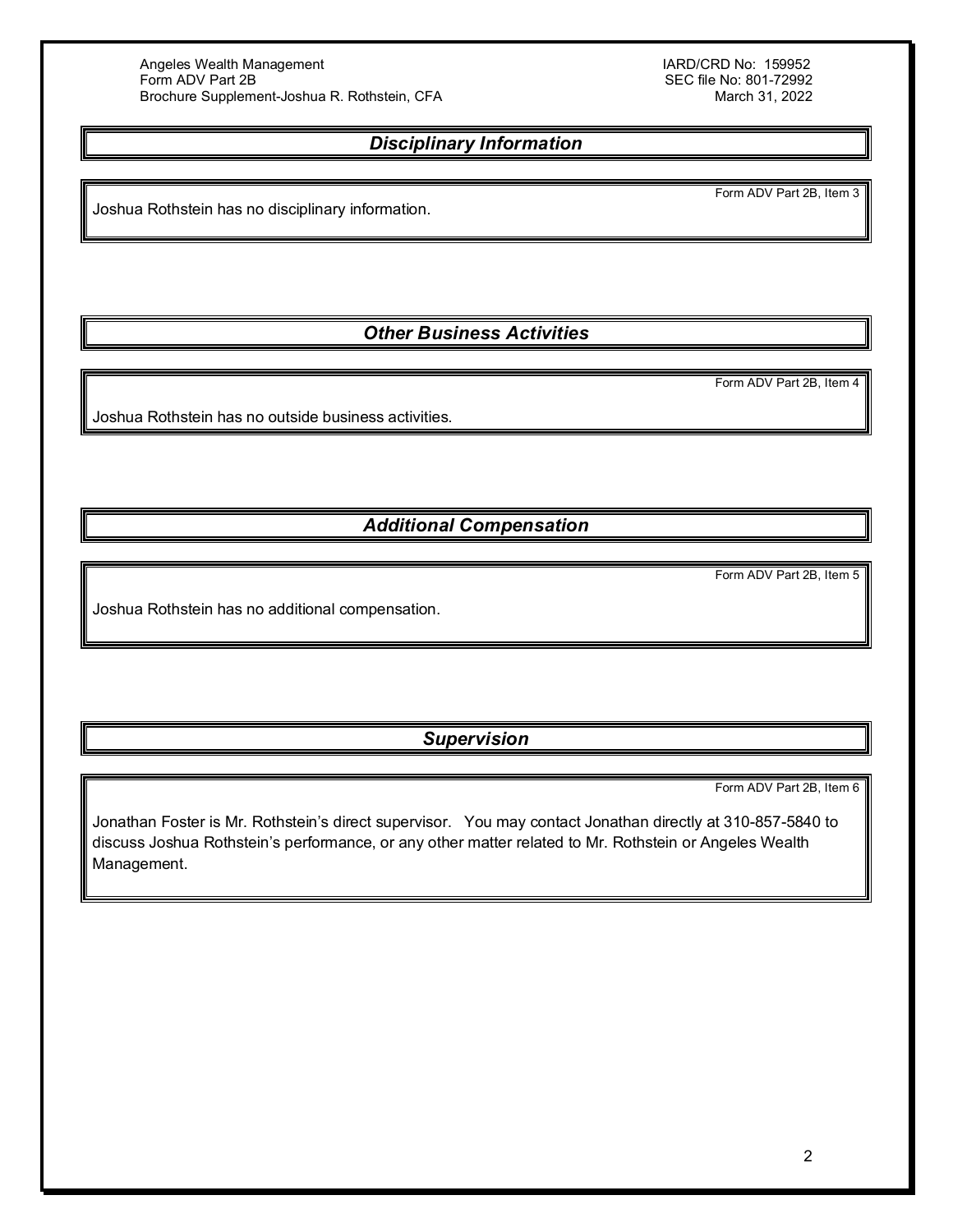**Marta Gazzera Ferro**

### **Angeles Wealth Management, LLC**

429 Santa Monica Boulevard, Suite 650, Santa Monica, CA 90401 310-393-6300 310-393-6200 (fax)

March 31, 2022

## **FORM ADV PART 2B BROCHURE SUPPLEMENT**

**This brochure supplement provides information about Marta Gazzera Ferro, that supplements the Angeles Wealth Management, LLC (AWM) brochure. You should have received a copy of that brochure. Please contact Stephen Smetana at 310-857-5827 or ssmetana@angelesinvestments.com if you did not receive AWM's brochure or if you have any questions about the contents of this supplement.**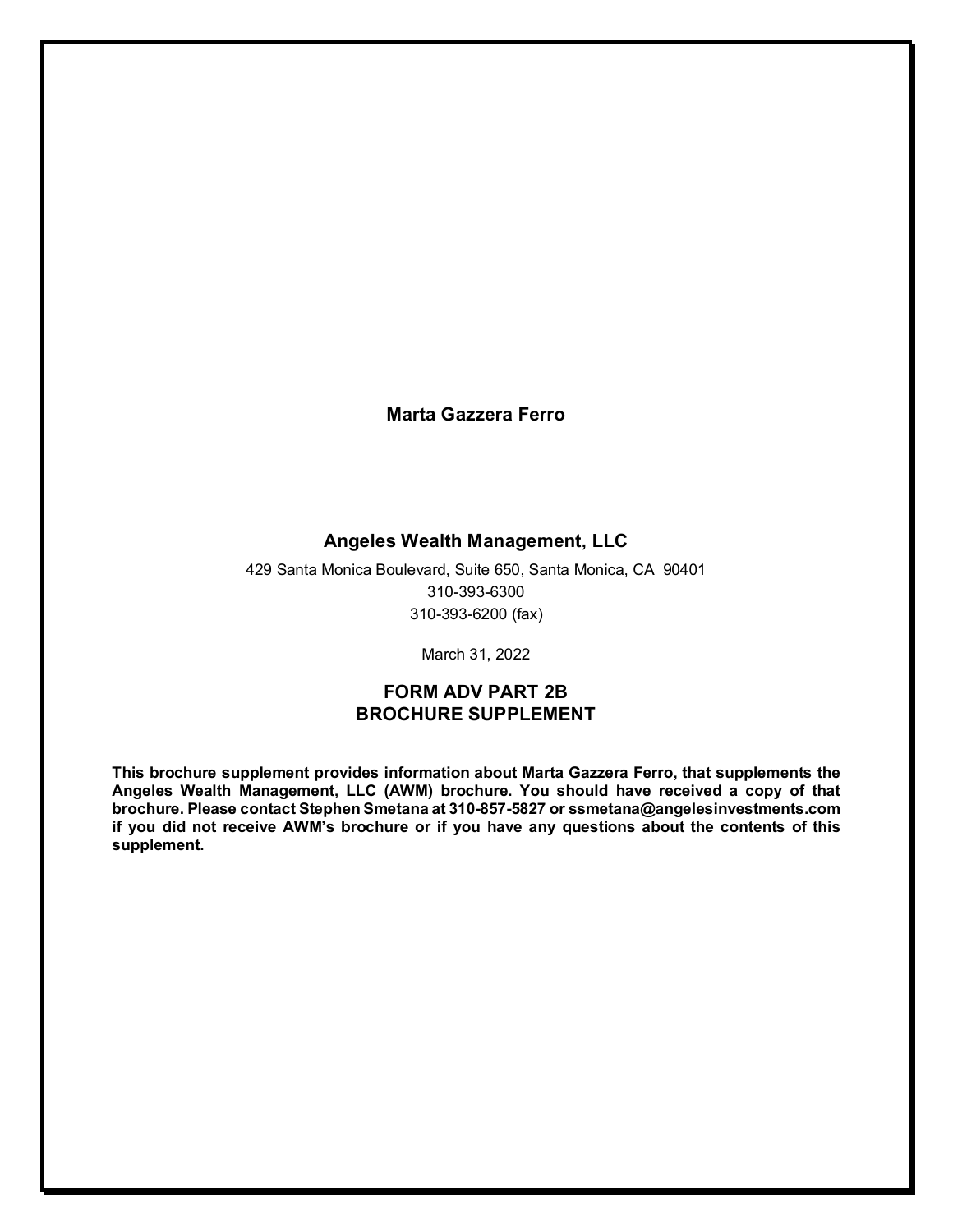# **Table of Contents**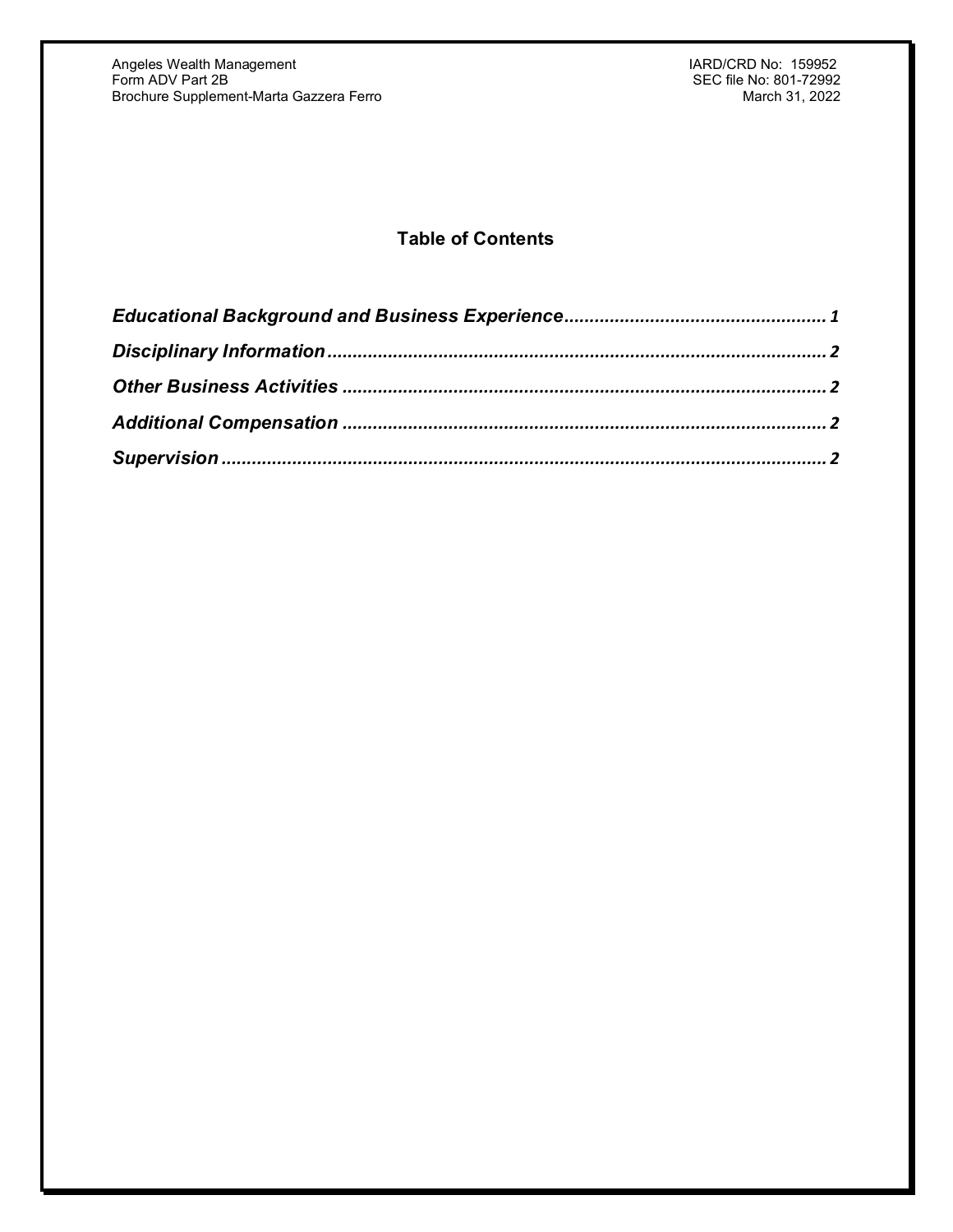## *Educational Background and Business Experience*

Form ADV Part 2B, Item 2

<span id="page-39-0"></span>Marta Gazzera Ferro was born in 1971. She joined Angeles Wealth Management in 2017 as a Senior Managing Director. She works directly with clients, and is also a member of the portfolio management team.

Prior to joining Angeles, Ms. Gazzerra Ferro worked as the founder and President of Starfish Impact Inc., (Starfish) a consulting firm specializing in family philanthropic advisory services, corporate social responsibility and nonprofit management consulting. See Item 4 below, "Outside Business Activity" for a further discussion of Starfish.

Ms. Gazzerra Ferro earned an MBA from the Anderson school of Management at UCLA with a Dean's Fellowship Scholarship and a Kauffman Fellowship for Entrepreneurial Leadership. She graduated Cum Laude from Vassar College with a Bachelor's degree and was co-captain of the varsity women's soccer team.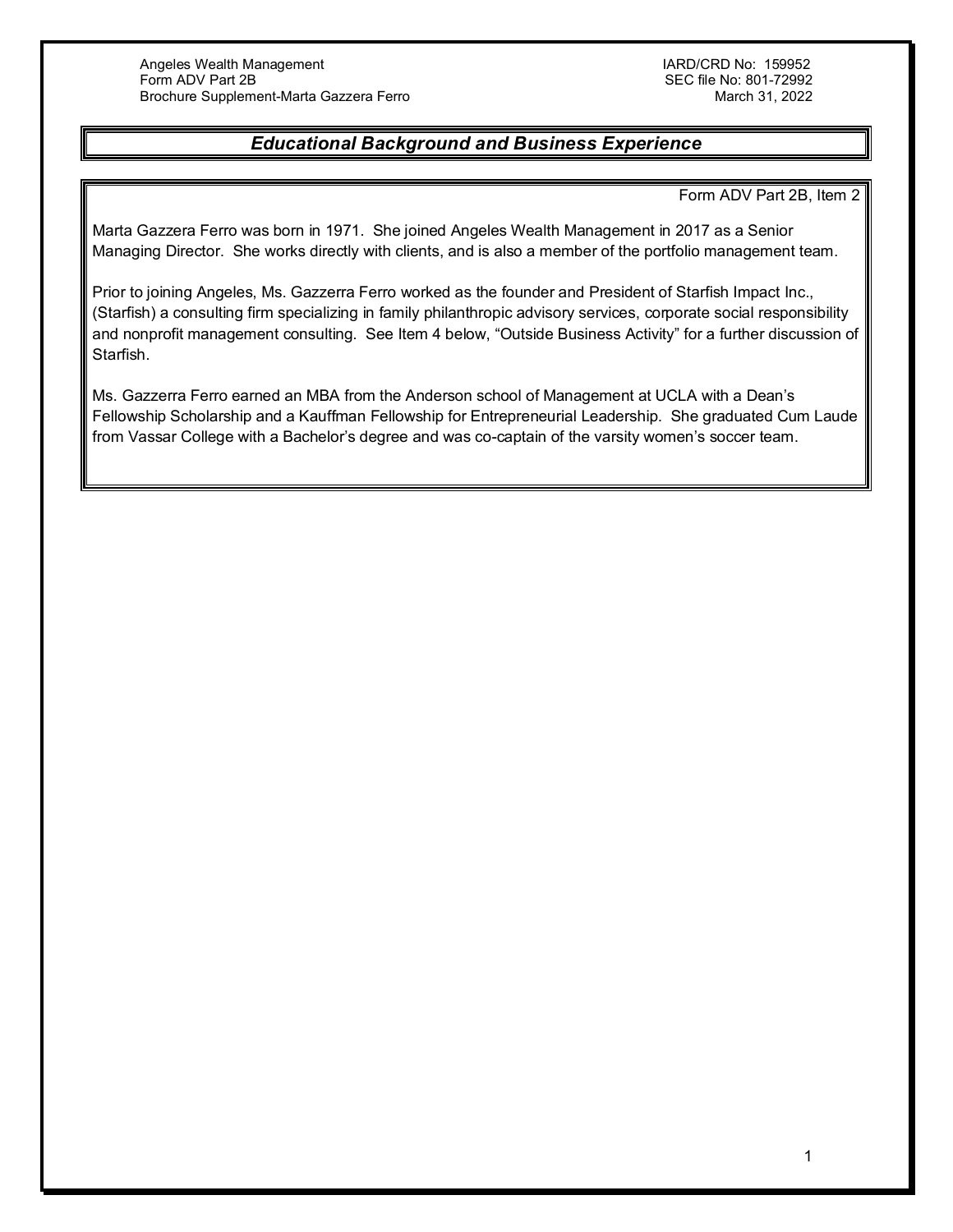## *Disciplinary Information*

<span id="page-40-0"></span>Marta Gazzera Ferro has no disciplinary information.

## *Other Business Activities*

Form ADV Part 2B, Item 4

Form ADV Part 2B, Item 3

<span id="page-40-1"></span>As mentioned above, Marta Gazzera Ferro is President and founder of Starfish, a consulting firm specializing in family philanthropic advisory services, corporate social responsibility and nonprofit management consulting. Starfish does not advise Clients on investing, but instead supports individuals and organizations with creation of CSR plans, conducting organizational assessments, strategic planning, financial restructuring, management and board development, prospect research and evaluation, proposal drafting, due diligence, and funder communications. Starfish is not registered with the state of California or the SEC as an investment adviser and does not provide investment advisory services. In addition, Starfish is not affiliated with AWM except through Ms. Ferro's association, and no other Starfish employees are employed by Angeles. Starfish and its employees do not operate out of the AWM facility and only Ms. Gazzerra Ferro is covered by the AWM compliance program and code of ethics. Starfish and Angeles do not have a fee sharing arrangement; Clients needing philanthropic services beyond basic consulting are required to enter into a contract with Starfish directly and would pay a separate fee to Starfish for such philanthropic services.

## *Additional Compensation*

Form ADV Part 2B, Item 5

<span id="page-40-2"></span>Marta Gazzera Ferro receives compensation through Starfish as detailed in Item 4 above.

*Supervision*

Form ADV Part 2B, Item 6

<span id="page-40-3"></span>Jonathan Foster is Ms. Gazzerra Ferro's direct supervisor. You may contact Jonathan directly at 310-857- 5840 to discuss Marta Gazzera Ferro's performance, or any other matter related to Ms. Gazzerra Ferro or Angeles Wealth Management.